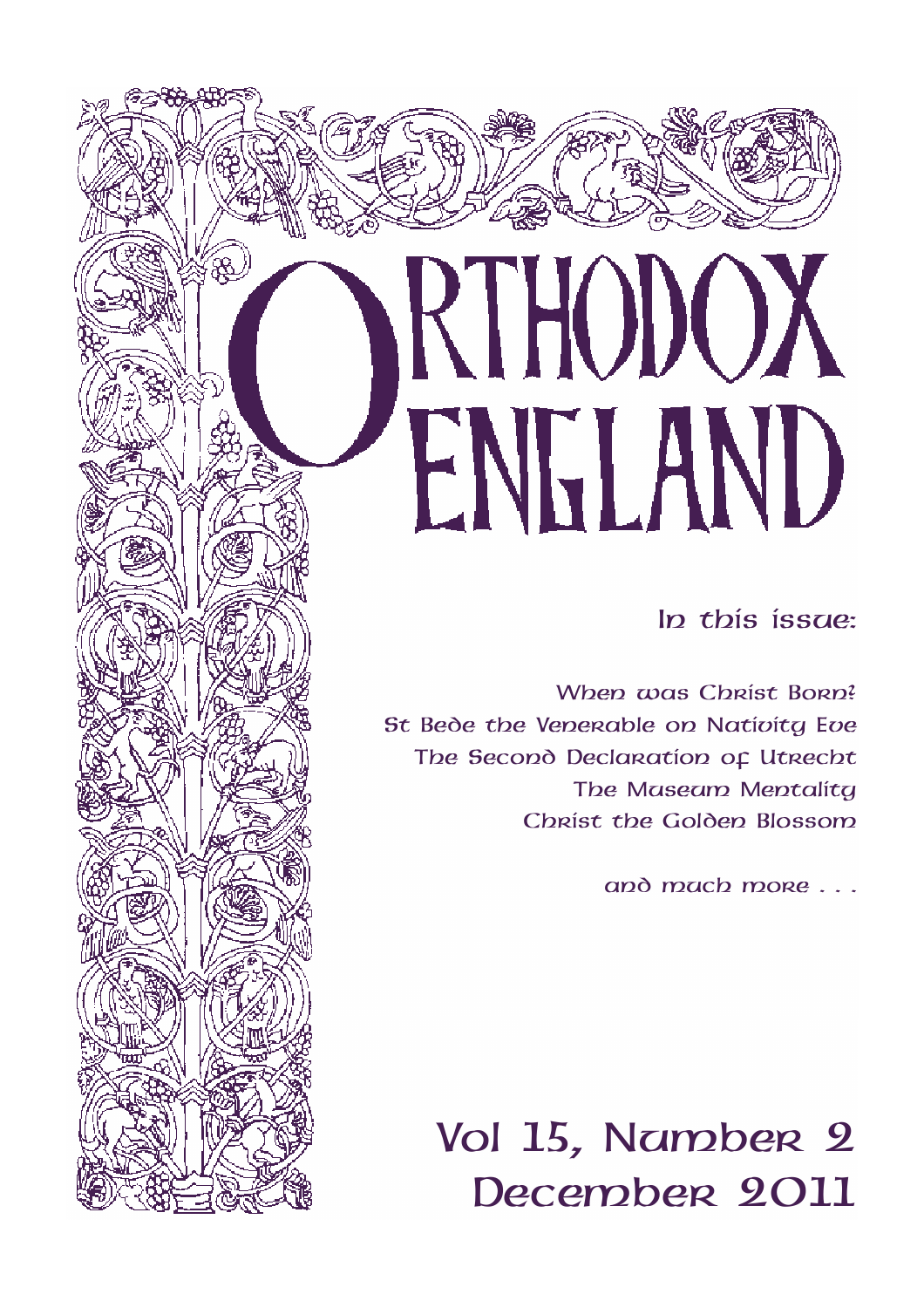# ORTHODOX ENGLAND VOL. 15 NO. 2 www.orthodoxengland.org.uk

# A Quarterly Journal of English Orthodox Reading

# December 2011

# **CONTENTS**

#### © ORTHODOX ENGLAND

Published with the blessing of the Very Reverend Mark, Archbishop of the Diocese of Great Britain and Ireland of the Church Outside Russia.

Fditor: Fr Andrew Phillips.

Cadmund (Oaysign). Art Work:

**Address:** Seekings House, Garfield Road, Felixstowe, Suffolk IP11 7PU, England.

Publication dates: 1 September, 1 December, 1 March, 1 June.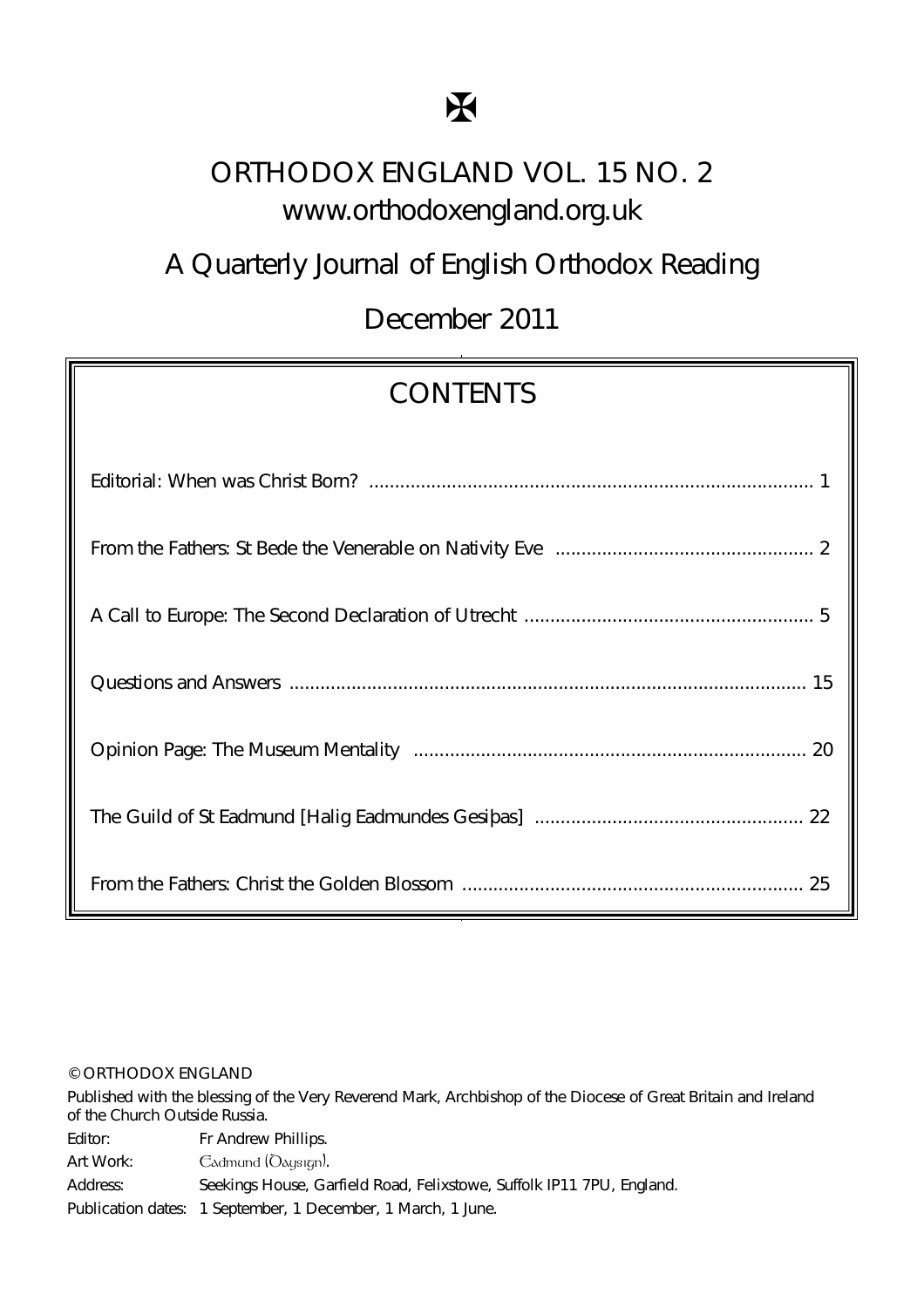# Edi torial: WHEN WAS CHRIST BORN?

#### **The Church Reckoning**

CCORDING to the Church reckoning,<br>Christ was born on earth as man in the Year<br>literally, as 5,508 years from the Creation, or else, CCORDING to the Church reckoning, Christ was born on earth as man in the Year 5508 from the Creation. We can take this if we wish, symbolically. (*In Thy sight, O Lord, a thousand* years are as one day - Ps 89, 4 / 2 Pet. 3, 8). Symbolically, this would mean that He was born eight years into the second half of the sixth 'day' (= period) since the Creation. This symbolises the reversal of the Fall: Christ as the New Adam. representing the New Creation or the Re-Creation, is born after the first half of the sixth period since the Creation. In the 'Dionysian' dating system, which is used by the contemporary world, this would mean that He was born as man eight years before AD1 (there being no Year O), in other words in 7Bc. However, what do the Gospels say?

#### **Hero d**

First of all, we have Matt. 2, 1 (see also Lk. 1, 5) which says the following: *Now when Jesus was born in Bethlehem of Judæa in the daysof Hero d the king, behold, there came wise men from th e* east to *Jerusalem*. Now, historians tell us that Herod probably ruled from 37BC to 4BC, though some scholars disagree slightly with these dates. The Jewish historian Josephus tells us that Herod died shortly after an eclipse of the moon (*Antiquities of the Jews, Book XVII*), but eight days before Passover (*Wars of the Jews*, Book II). Modern astronomers state that there was a total eclipse on 23 March 5Bc and a partial eclipse on 13 March 4Bc. So, if the above is correct, Herod died in 4<sub>BC</sub> or 5<sub>BC</sub>.

Secondly, there is Matt. 2, 16: *Then Herod*, when he saw that he was mocked of the wise men, *was exceeding wroth, and sent forth, and slew all the children that were in Bethlehem, and in all the coasts thereof, from two years old and under, according to the time which he had di l igently inquired of the wise men.* This means that Herod lived long enough after the birth of Christ to order the slaughter of all those aged up to 2. This would suggest that Christ was born up to two years before Herod died, probably in 6BC or 7BC.

#### **The Roman s**

Next we have Lk. 2, 1, which mentions a census or registration for tax, decreed all over the Roman Empire by Cæsar Augustus (Octavian). This was decreed in 8Bc. Unfortunately, this piece of information is not so helpful, as this registration or census did not take place on one day or even in one year. For example, in Judæa it certainly began before Herod died, but it was only completed some years after his death. This was because the tax caused an uprising, of which the ringleader was put to death by Herod, on 12 March 4BC. The census was then further delayed by Herod's death, which took place soon after, and completed only when Cyrenius was governor of Syria (Lk. 2, 2). But it does mean that Christ cannot have been born as man before 8BC.

Lk.  $3$ , 1 states that Christ was baptized in the fifteenth year of the reign of Tiberius. Lk. 3, 23 states that Christ was *about thirty years old* when he began his public ministry. It seems that Tiberius reigned from  $AD14$  to  $AD37$ . If this is so, it means that Christ began preaching in about AD 29. In other words, he must been born at latest in 2BC (AD 29 - $2BC = 30$  years – there being no Year 0). However, it is difficult to reconcile this with the general agreement that Herod had died at latest in 4BC. As regards the date of Christ's crucifixion, we have more precise information, because it occurred under Pontius Pilate. He is independently recorded by two historians, the Jewish Josephus and the Roman Tacitus, and also by an inscription on the Pilate Stone, found in 1961. We know that Pilate was prefect of Judæa from AD 26 to AD 36. If, and we emphasise if, Christ began his public ministry when he was thirty and this lasted for three years, as St John's Gospel suggests, this indicates that Christ was born thirty-three years before Pilate was prefect. This gives us from 7BC to AD3 as a birth date. Since we believe that Herod died in 4BC, Christ must have been born as man between 7BC and  $4<sub>BC</sub>$ 

#### **Astro nom y**

In calculating the time of the birth of Christ, we should not be confused by the speculations of astronomers, made from the reference to the Magi (wise men) 'from the east' (Matt  $2$ , 1) and the star.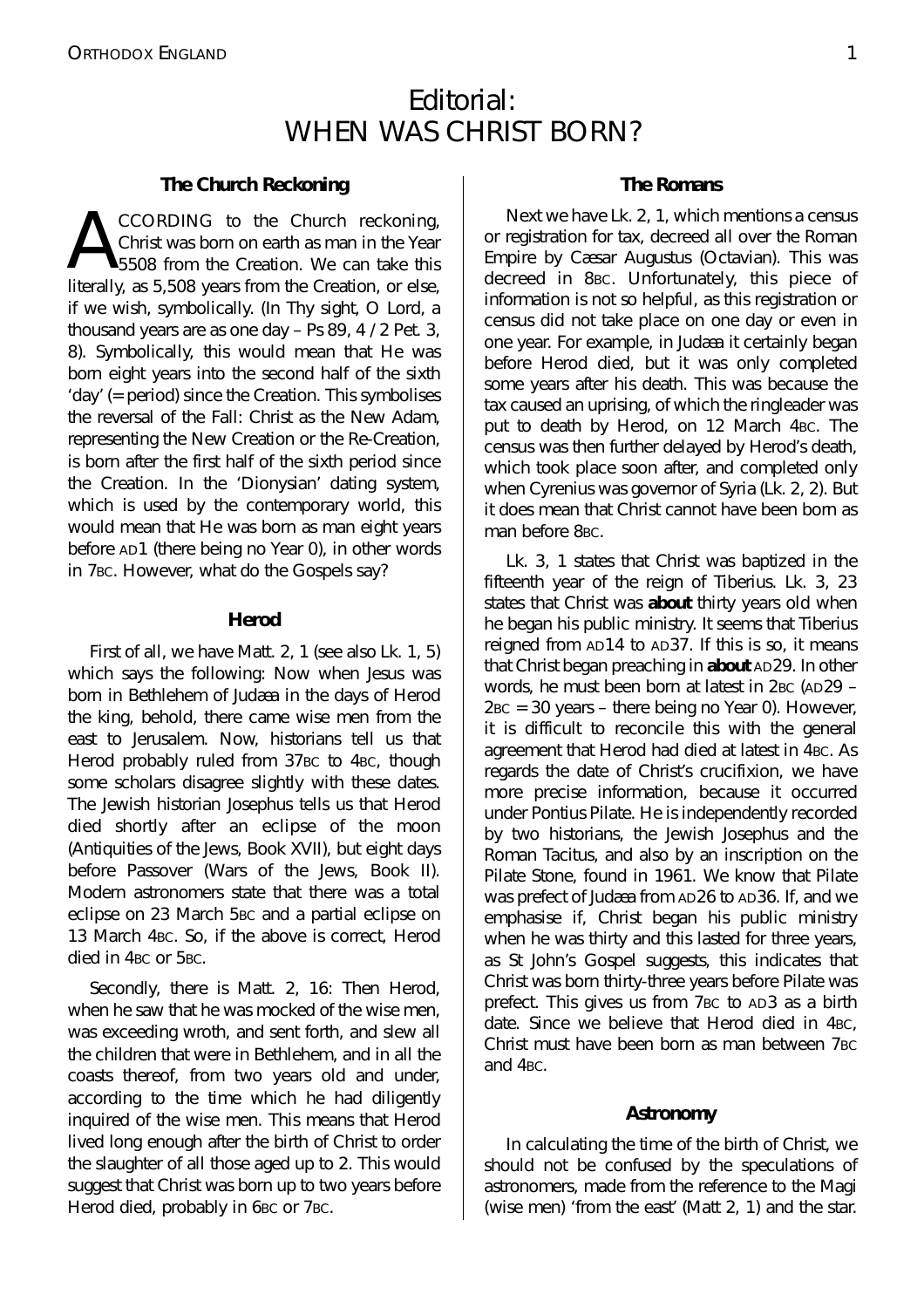Firstly, Magi, the word used in the Greek of the Gospel, is actually a Persian word. It indicates that the Magi were astronomers/astrologers - in those days it was the same thing - quite possibly coming from Persian Babylon, now Iraq. They came to Herod some time after the birth of Christ - they worshipped Christ in a house (Matt. 2, 11) and not in the cave where He was born  $-$  and Herod slaughtered infants *from two yearsold and under , according to the t ime which he had di l igentl y inq ui red of the wise me n*.

As for the star which they had first seen two years before this, it was clearly not a star - stars cannot be followed like lanterns, especially during the daytime – and do not then suddenly stop over precise places (Matt 2, 9). The Church Fathers all agree that this was neither a star, nor a conjunction of planets, shooting star, comet etc, but the Holy Spirit Similarly, some dating speculations have been evolved from the three-hour eclipse of the

sun, which took place at the crucifixion, from the sixth hour (12.00) to the ninth hour (15.00). Again, astronomical records will not help us here. This was not an astronomical event, not an afternoon solar eclipse, as can be seen from reading accounts, for example in Matt 27, 45, Mk, 16, 33 and Lk 24, 44-45. It lasted three hours - which eclipses, let alone total eclipses, never do. This too was a miracle, a manifestation of the Holy Spirit.

#### **Conclusion**

In conclusion, it is certain that Christ was born on earth as a man in what we would call the early years Bc. Indeed, we cannot help coming to the conclusion that in all likelihood Jesus Christ was born as man on earth in 6BC or else in 7BC. Now 7BC means eight years before the AD system starts. And this is exactly the traditional reckoning of the Church.

# From the Fathers: ST BEDE THE VENERABLE ON NATIVITY FVE

#### (Matthew 1, 18–25)

I<sub>C</sub> N very concise but very true words, Matthew the Evangelist describes the birth of our Lord and Saviour Jesus Christ (This was) when the Son of God, eternal from before the ages, appeared in time as the Son of man. Having taken us through the generations of ancestors from Abraham to Joseph, Mary's spouse, and shown that as they were created they were all begotten as well as begetting, Matthew then turns to speak about Mary. He explains the difference there was between her child-bearing and that of others: the others gave birth after the usual joining of male and female. However, as He was the Son of God, Christ was born into the world by a virgin. It was completely fitting that when God wished to become man for the sake of men, he was born of none other than a virgin. If a virgin bears a child, she can bear no other son than God.

*When Mary his mother was betrothed to Joseph, before they came together she was found to be with child of the Holy Spirit*. Luke the Evangelist clearly explains the sequence of events and where the conception took place. Since this is certainly well-known to your reverences, something must be said about some of the things that Matthew wrote. First of all we should note that in stating 'before they came together', what is suggested by the verb

'come together' is not actually sleeping together, but the period of marriage before the betrothed started to be a wife.

Therefore, *before* they came together, before they celebrated the wedding in a suitable ceremony, *she was found to be with chi ld of th e Holy Spirit* In the sequence of events recounted. they 'came together' later, when Joseph took his wife at the angel's command, but they did not sleep together, for there follow the words, and he *did not know her.* She was found to be with child by none other than Joseph. By marital privilege he knew almost everything about his future wife, and so, with one searching look, he soon saw that she was with child.

There follow the words *Joseph, her husband, since he was a just man and did not wish to expose her to scorn, wished to sen d her away privatel y*. Joseph saw that his betrothed had conceived, but he knew perfectly well that she had not been touched by any man. Since he was just and wished to do everything justly, he chose the best course of action - he would neither disclose this to others, nor himself take her to wife, but secretly changing the proposal of marriage, he would allow her to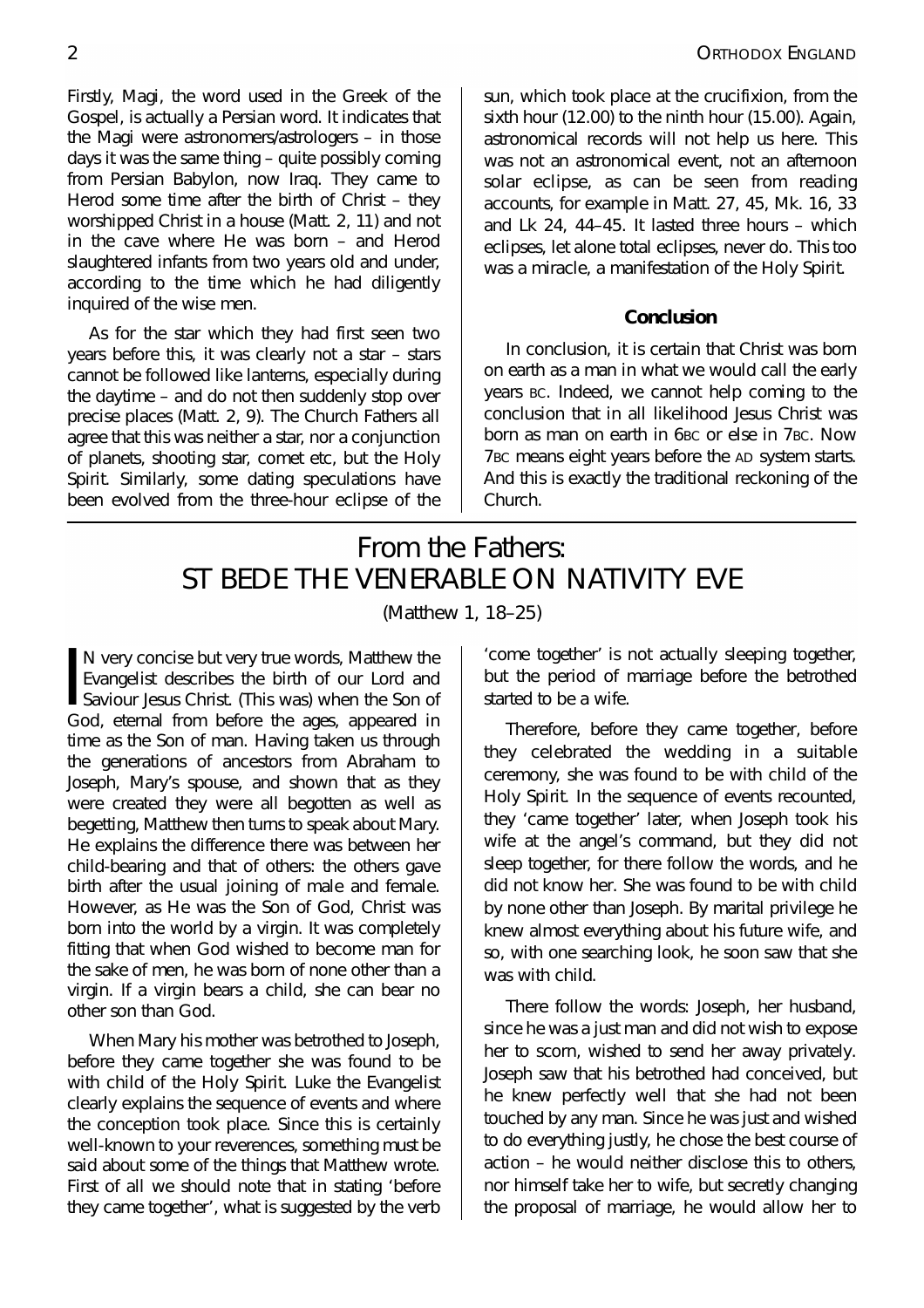remain in the position of a betrothed woman, as she was.

Now, he had read in Isaiah that a virgin of the house of David would conceive and give birth to the Lord. He also knew that Mary came from that house and so he believed that this prophecy had been fulfilled in her. But if he had sent her away secretly and not taken her to wife, and if she, as a betrothed woman, had given birth, then there would surely have been few who would have called her a virgin rather than a harlot. Hence, all at once Joseph adopted a better plan. In order to preserve Mary's reputation, he would take her to wife, holding a wedding ceremony, but he would always keep her chaste. For the Lord preferred to keep some ignorant of the way He was born rather than have them attack Hismother's reputation.

There follow the words As *he* was pondering *these things, behold, an angel of the Lord appeared tohimin hisdreams, saying, ' Joseph, son ofDavid , do not fear to receive Mary asyour wi fe, for wha t is born in her is of the Holy Spi ri t. She wi l l giv e bi rth to a son and you shall cal l hisname Jesus, fo r he will save his people from their sins'*. There is no doubt that these words speak of the way he was conceived and the dignity of his birth: she would conceive by the Holy Spirit and give birth to Christ.

Although the angel did not openly call Him Christ, nevertheless, in explaining the origin of the name Jesus, he applied to Him the terms 'Author of salvation' and 'Saviour of the people'. Thus he clearly indicated that he was Christ In this way Joseph could learn what he had not known and he could completely remove from his mind any (thought of) contact with the mother of God. However, in this divinely arranged plan, he was commanded of righteous necessity to take her to wife, but only in name, so that she would not be stoned as an adulteress by the Jews. Thus, while fleeing into Egypt she could have the comfort of a male who, with family care, would watch over her womanly weakness and testify to her perpetual virginity. Orthodox interpreters also set out other reasons why Joseph was to take the mother of God to wife and those who desire to will find these reasons in their writings.

The Evangelist also uses the example of a prophesy of the virgin birth. In this way, not only proclaiming the fact himself, but also recalling that ithad been foretold by a prophet, a miracle of such majesty would be believed all the more. Now this Evangelist often confirms everything he says with the testimonies of the prophets. For he wrote his

Gospel especially for those Jews who had come to believe, but, though reborn in Christ, were nevertheless unable to tear themselves away from the ceremonies of the law. For this reason he attempted to raise them up from the fleshly sense of the law and the prophets to the spiritual sense, which concerns Christ. Thus they could access the sacraments of the Christian faith all the more, inasmuch as they acknowledged that they were only what the prophets had foretold.

He says: *Behold a vi rgin shal l bewi th chi ld an d give bi rth to a son, and his name shal l be cal le d Emman uel , which me ans 'Go d wi th us '*. The Saviour's name, because of which He is called 'God with us' by the prophet, signifies the two natures of His One Person. For He Who was born before time from the Father is God Himself in the fullness of time, became Emmanuel (that is, 'God with us') in His mother's womb because He deigned to take the weakness of our nature into the oneness of His Person, when *the Word was made flesh and dwelt among us*. In a wonderful manner He began to be what we are. While not ceasing to be what He had been. He assumed our nature in such a way that He Himself would not lose what He had been.

*Joseph, arising from sleep, did as the angel of the Lord commanded him, and accepted his wife and did not know her.* He accepted her as his wife for the reasons which we mentioned above. He did not know her maritally because of the hidden mysteries of which he had learned. But if anyone wishes to oppose our explanation and contend that Joseph never took the blessed mother of God to wife in name, in a wedding ceremony, let him explain this passage in the holy Gospel better. At the same time let him prove that the Jews allowed anyone to come together with his betrothed in fleshly union and we willingly defer to his sound understanding  $-$  only we may not believe that anything at all took place regarding the mother of the Lord for which public opinion could defame her.

In reality, no one should suppose that the next part (of verse 25), *'u ntil she gave bi rth to her fi rst born son'*, should be understood as though after her son was born, (Joseph) did know her, an opinion that some have perversely held. For you of the brotherhood should be aware that there have been heretics who because of that saying, 'He did *n ot know her unti l she gave bi rth to her son'*, believed that after the Lord was born, Mary was known by Joseph and from that (union) came those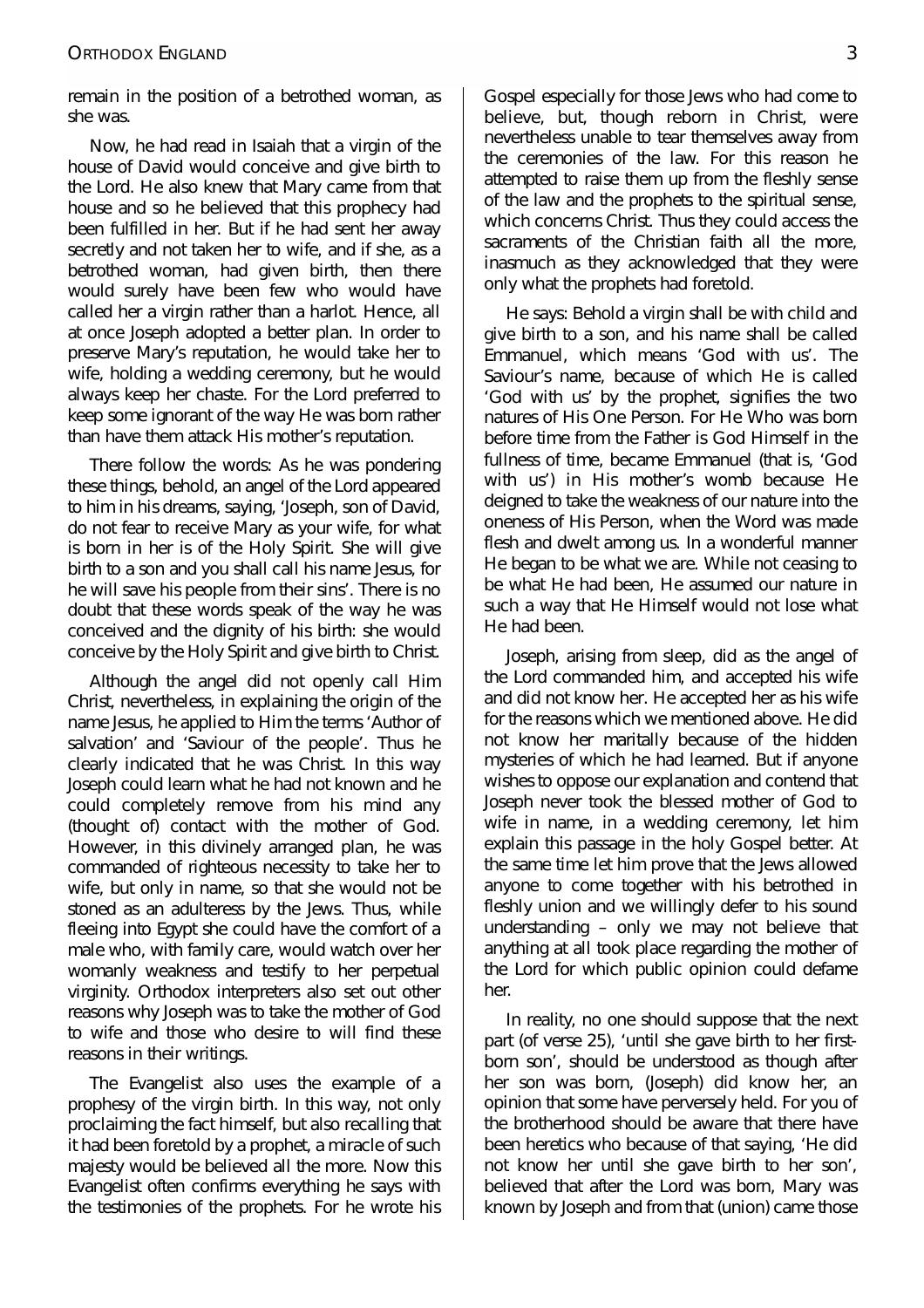whom Scripture calls the brothers of the Lord. To support their error, they take up this (passage) which applies the term 'first-born' to the Lord.

May God turn this blasphemy away from the faith of us all and may He help us to understand in orthodox piety that our Saviour's parents were always distinguished by inviolate virginity, and that in the usual way of the Scriptures the term 'brothers of the Lord' was not applied to their children but to their kinsmen. And (may He grant us to understand) that the reason why the Evangelist did not bother to say whether (Joseph) knew her after the Son of God was born, was because he did not suppose that anyone would dispute it Since it was granted to them by a singular grace to have a son born to them while they remained in chaste virginity, they could in no way break the rules of chastity and pollute the most sacred temple of God with the seed of their corruption. Also we should note that the word 'first-born' does not (according to the opinion of heretics) simply mean those who are followed by other children, but, according to the authority of the Scripture, they are any who open the womb first, whether other children follow them or not.

Nevertheless, we can understand that the Lord was said to be first-born for a particular reason, according to what John says in Revelation about *Him Who is the faithful witness, the f i rst-born o f the dead and the prince of the kings of the eart h*. And the Apostle Paul (says), *Now those whom He* has foreknown, He has also predestined to become *conformed to the image of His Son, that H e Himsel f should be the fi rst-born among man y brothers* He is first-born among many brothers because *to asmany as received Him He gave th e power to become sons of God*, *of* whom He is rightly named the first-born, because in dignity He came before all the sons of adoption, even those who in their birth preceded the time of His incarnation. Therefore, they can with the greatest truth bear witness with John, 'He who comes after us was before us. That is, 'He was born in the world after us, but by the merit of his virtue and kingdom, He is rightfully called the firstborn of us  $all'.$ 

Through His own divine birth, He can also rightly be called first-born because, before begetting any other creature by creating it, the Father begot a Son eternal together with Himself, and before begetting, by redeeming them, any other sons of adoption for himself by the Word of truth, the eternal Father begot a Word eternal together with Himself'. Hence the Word himself. the very Son of God, (His) virtue and wisdom, says, *I* came forth from the mouth of the Most High, first*born before every creature.* Mary gave birth to her first-born son, that is, the son of her substance; she gave birth to Him Who was also born God from God before every creature, and in that humanity in which He was created He rightly 'went before' every creature.

And he *(bseph)* called his name *Jesus* . 'Jesus' in Hebrew means 'saving' or 'saviour' in Latin. It is clear that the prophets most certainly call on His name. Hence these things are sung in great desire to behold Him: *My soul wi l l exult in the Lord an d take del ight in hissalvation. My soul pines for Th y salvation. I , h owever, wi l l glory in the Lord; I will rejoice in God my Jesus.* And especially this: God *in Thy name save me!* as if (the prophet) meant 'Thou who are called Saviour, make bright the glory of Thy name in me by saving me'.

Jesus is the name of the Son Who was born of a virgin, and, as the angel explained, (this) signified that He would save his people from their sins. He who saves from sins is doubtless He Who will save from the corruption of mind and body, which occur as a result of sins. 'Christ', is a term of priestly and royal dignity, for from 'chrism', that is, anointing with holy oil, priests and kings were called 'christs' in the law, and they signified Him Who appeared in the world as true king and high priest and was anointed with the oil of gladness above those who shared with Him. From this anointing, that is, the chrism, He Himself (is called) 'Christ', and those who share this anointing, that is, this spiritual grace, are called 'Christians'. In that He is Saviour, may He deign to save us from sins. In that He is high priest, may He deign to reconcile us to God the Father. In that He is King, may He deign to grantus the eternal kingdom of His Father, Jesus Christ our Lord, Who with the Father and the Holy Spirit lives and reigns as God for all ages. Amen.

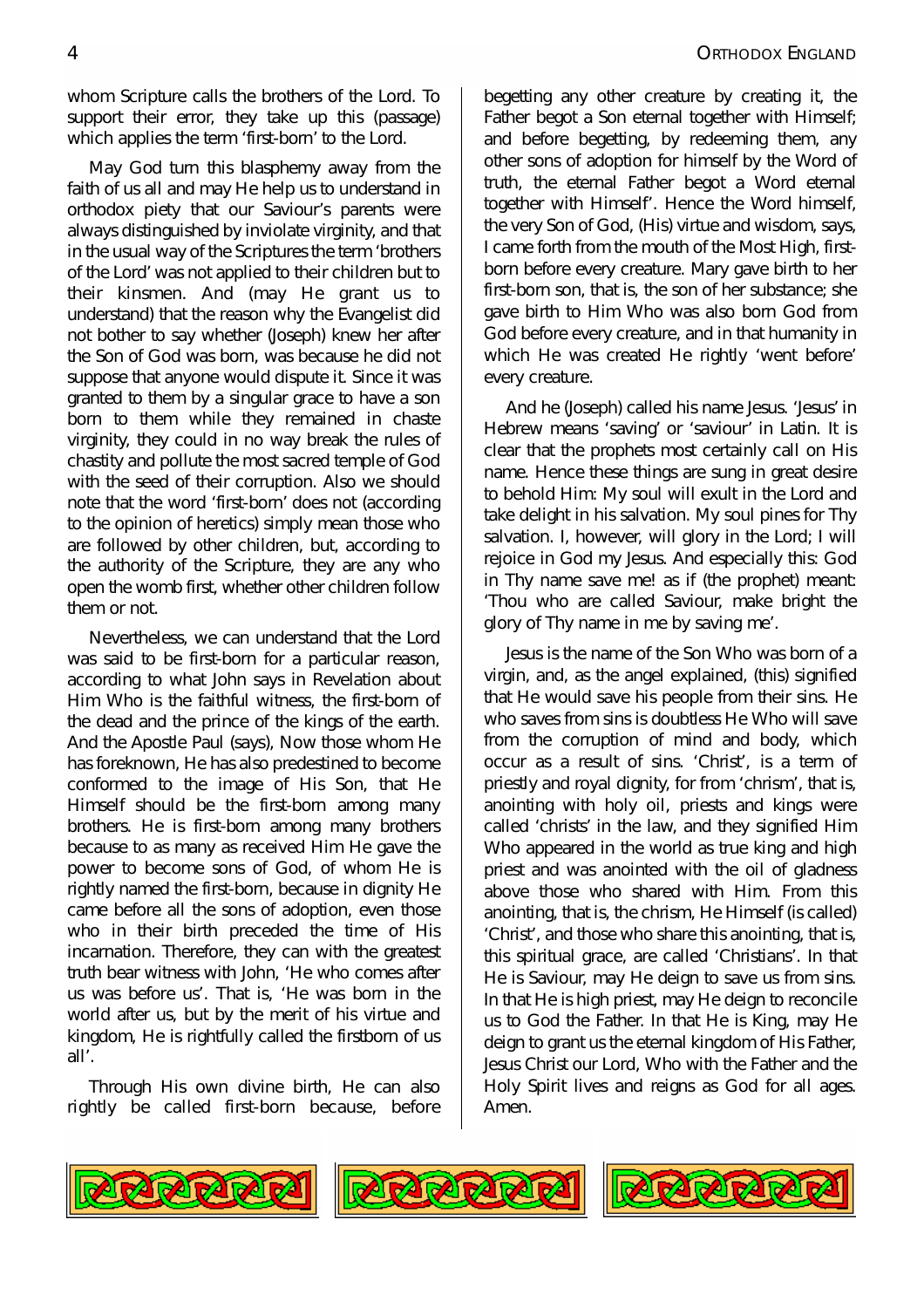# A Call to Europe: THE SECOND DECLARATION OF UTRECHT

The Orthodox Church can offer the young people of Western Europe the faith as it was in the first ten centuries. Before the Schism all of Europe was Orthodox. Therefore what the Church can offer is simplicity and authenticity of faith. We teach purity of faith, ascetic life and spirituality, that which does not exist in the Roman Catholic and other churches. The West was torn away from these values and is now nostalgic for them.

> *HisHol inessPatriarch Barth olomew, 6 December 2 01 0(www. romfea.gr )*

#### **I ntroduction: The Destiny of Western Europe**

FROM Western Europe, this tiny corner of the<br>Eurasian Continent, people sailed out for<br>centuries to dominate the world. From<br>Portugal and Spain, from France and Great Britain, "ROM Western Europe, this tiny corner of the Eurasian Continent, people sailed out for centuries to dominate the world. From from the Netherlands and Belgium, from Germany and Italy, they founded colonial empires all over the world, in Africa, the Americas, Oceania and Asia. However, all too often Western Europeans ruled their new empires in the wrong way and on the wrong principles. They forgot the law of their being, which was to bring Christ to the nations. So what should have been missionary work was deformed into the slavery of exploitation and colonisation

And so developed rival ries, leading to the tribal wars of Western Europe, which in the last century became World Wars. In these Wars not only did Western Europeans kill one another, but even their colonial troops killed one another - all in the name of Western Europe. After the Second Great War, war-weary, at last Western Europe decided that en ough was enough. And so today we have a European Union in most of Western Europe and even in parts of Central and Eastern Europe and also a common European currency in much of Western Europe.

Some say that this Union in its present form is desirable, others that it is undesirable. Some say that this present Union will be successful, others that it will be unsuccessful These are opinions. All we can say for sure is, as we have seen recently in Greece and in Ireland, that this Union is difficult. Today, however, we would speak not of political

and economic unity, which is always, ironically, divisive, but rather of spiritual unity. To understand what spiritual unity is, we must first draw a spiritual map of Europe. This map consists not necessarily of capital cities, but of spiritual capitals, spiritual oases great and small.

For example, although these spiritual capitals may in Italy be Rome and in France Lyon, in Ireland the spiritual capital may rather be the remote western island of Skellig Michael, in Scotland the island of Iona and in England the island of Lindisfame. In Spain it may be the town of Compostela, in Sweden Uppsala, in Belgium Nivelles, in Germany Fulda, in Luxembourg Echternach, in Switzerland Einsiedeln, in Iceland Skalholt, in Norway Stiklestad, in Denmark Roskilde, in Austria Salzburg, in Portugal Braga and here in the Netherlands Utrecht. These spiritual capitals can be divided into two types, episcopal and monastic. However, these are in fact one and the same, for our best monasteries have always produced bishops and our best bishops have always been monastics. Thus, U trecht is an episcopal spiritual capital.

These capitals  $-$  and many others  $-$  mark the presence of the other Western Europe. This other Western Europe is that which was, and invisibly is, in communion with the heart of the Church on earth, with Jerusalem, and, from there with the rest of Orthodox Christian Asia and Eastern Europe, which stretches to the Pacific shores and across them to Japan and Alaska and onwards. The Western Europe that is in communion with this much vaster world is the Western Europe of the first millennium, that of the saints, who are the sacramental signs of the presence of the Holy Spirit amongst us. From Iceland to Sicily, from Spain to Sweden, from Portugal to Austria, from Norway to Malta, from Slovenia to Ireland, the saints of Western Europe and of the whole Orthodox Church are in our midst And here in U trecht too.

#### **The Glory of U trecht and the Other Western Europe**

From the Roman fortress of *Trajectum*, 'the crossing point on the Rhine, which was the northern frontier of the Roman Empire, was born U trecht, a spiritual stronghold, a fastness of the spirit. Here, in the old Roman *castellum* in the very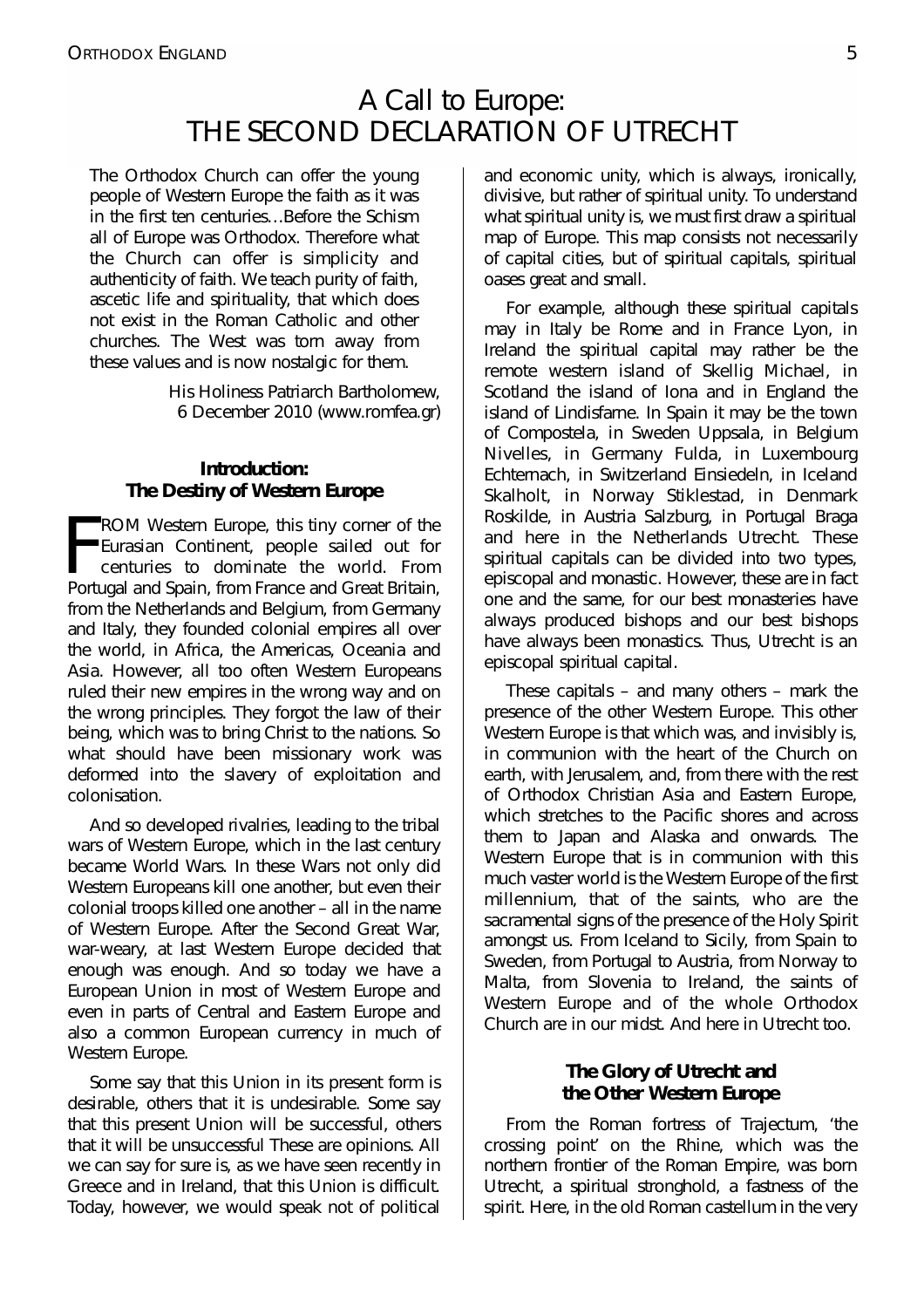early seventh century was built the first church of the Netherlands, then in the diocese of the Bishop of Cologne. Missionary work began to the south around Antwerp under St Amand, Bishop of Maastricht, who was given responsibility for the conversion of the Frisians who lived from the mouth of the Scheldt to the mouth of the Weser. He was followed by St Eloi who in about 650 preached to the north among the Frisians. In 678 there came St Wilfrid from England and he wintered along the North Sea coasts and preached and baptized among the Frisians.

Finally, in 690, a priest called Willibrord came from England with eleven followers to U trecht and began to preach and baptize in and around this  $city.$  In 695 Fr Willibrord was given the name Clement and consecrated 'Archbishop for the Frisian people', in effect for what we now call the Netherlands. From his base in Utrecht Archbishop Willibrord restored the ruined church and dedicated it to St Martin. He founded another church, dedicating it to the Saviour and making it his Cathedral. It was from Utrecht that the Archbishop went out to Danes beyond the Elbe, to Heligoland, Zeeland, Walcheren and Echternach and ordained priests and consecrated bishops . Despite the pagan reaction to his mission between 715 and 719, Archbishop Willibrord returned to U trecht and rebuilt his mission until his repose in 739.

Archbishop Willibrord, become St Willibrord, was followed by others from Germany, including his compatriot Archbishop Boniface, who had already visited Utrecht in 716 and helped there between 719 and 721. In 753, with the see of Utrecht temporarily vacant, it was Archbishop Boniface who consecrated one of his followers, Eoba, as Bishop of Utrecht. Together with Archbishop Boniface, in 753 Bishop Eoba began preaching and baptizing again and to the north around Ijssel Meer. They wintered in Utrecht until 754 and then the following spring went north to Dokkum, where, on 5 June 755, Archbishop Boniface, Bishop Eoba and another fifty-one missionaries were martyred by the heathen. The bodies were taken back to Utrecht, but that of Boniface was taken on to Mainz and Fulda. They were all revered as holy martyrs

For fourteen years after this, the see of U trecht was once more vacant. However, since 747, there had been present in U trecht a remarkable abbot from what is now Germany, the future St Gregory of U trecht. It was he who from 754 to 768, as priest

and abbot of his monastery of St Martin, cared for the whole diocese of U trecht. A gentle and learned man, he taught at his monastery and made it famous for its learning. Frisians, Franks, Saxons, Bavarians and English all learned the monastic life here. St Gregory reposed in 775. In 767 there appeared another English missionary from York, called Alubert, who was consecrated Bishop of Utrecht in York in 768.

It was at this time that there also appeared the first Frisian saint, Liudger. Having already come as a child to U trecht before 754, he had gone to York, where he was ordained priest, returning to Frisia in 773. In 778 the new Bishop Alberic of U trecht St Gregory's nephew, instructed Liudger to go and rebuild the church in Deventer after the repose of St Liafwine, an English missionary there. St Liudger, as he became, worked for many years in the north in Deventer and around Dokkum, returning sometimes to his base in Utrecht, converting Frisians, Saxons and the people of Heligoland. He finished the last five years of his life as Bishop of Muenster in Germany, reposing in 809. Such was and is the glory of U trecht, the glory of its saints, the glory of the other Western Europe.

#### **The Declaration of U trecht**

Now we move on after the early glory of U trecht, to over a thousand years after these events. 122 years ago, in 1889, at a time of great internal strife within Roman Catholicism, following the announcement of the new dogmas of the Immaculate Conception and Papal Infallibility, a Declaration was made in Utrecht. This 'Declaration of Utrecht' became famous as the statement of principles of the Dutch Old Catholic Church. I have a copy of the eight points of that Declaration in front of me.

Characteristically, its first point affirms belief in the famous formula of St Vincent of Lerins, that our Faith is that which is believed in all places, at all times and by all people. In affirming this, the Declaration of U trecht is a rejection of novelties, affirming faith in the Church of the first millennium and Her CEcumenical Councils. The second, third, fourth and fifth points of the Declaration are all negative points, containing rejections of Roman Catholicism. The sixth point is anti-Protestant, since it affirms the Orthodox Faith in the sacrament of the Eucharist, the Body and Blood of Christ. The seventh point looks forward to high-level dialogue among academic theologians in order to establish agreement on disputed points and calls on the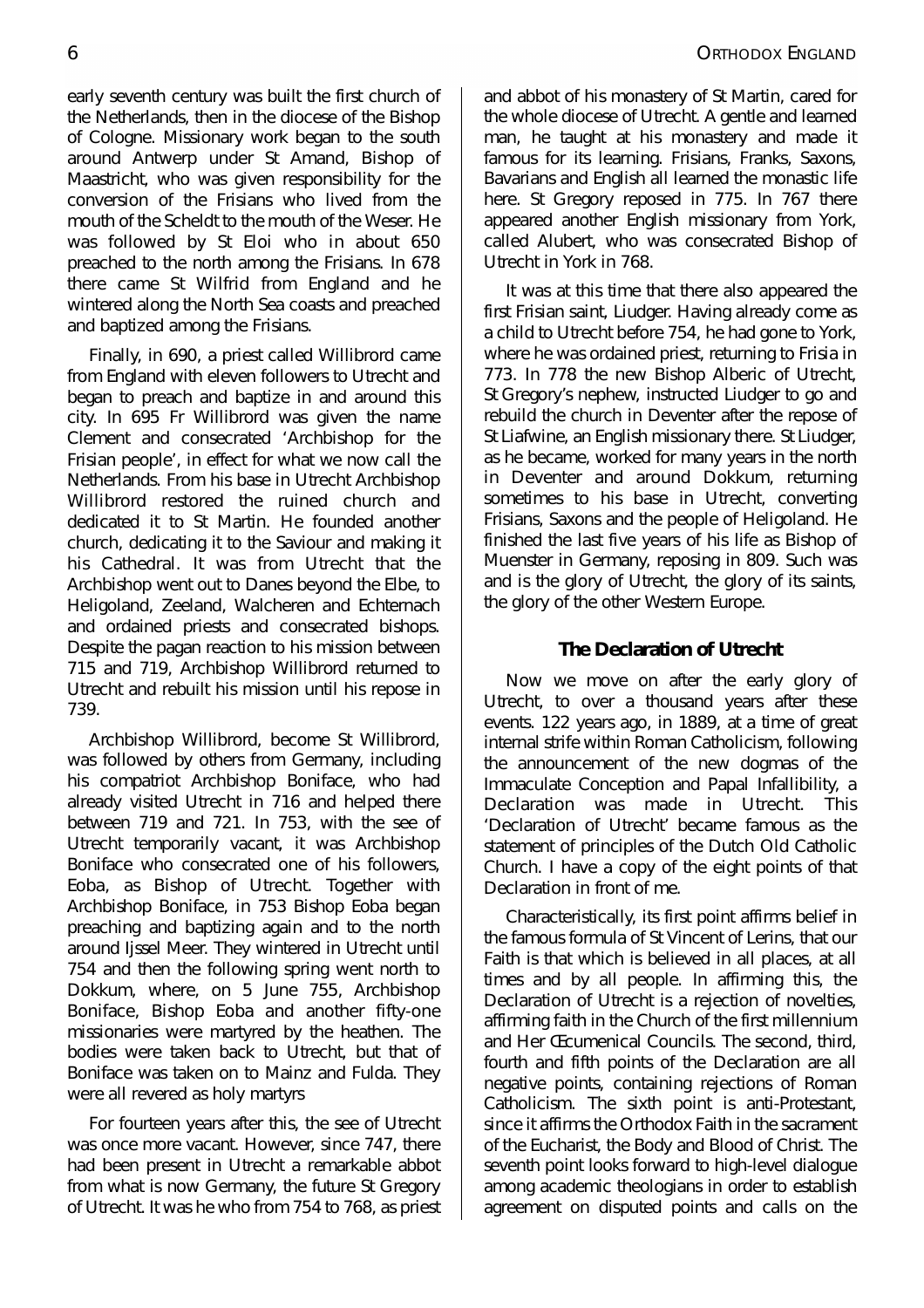clergy to preach the truths of Christianity in charity. Finally, the eighth point calls for the cleansing of the Roman Catholic Church and its hierarchy from errors and abuses and puts great hope in the ability of the Old Catholic movement to counter unbelief and indifference

This Declaration of Utrecht has much to commend itself. In fairness, until the modern age of mass communications, travel and immigration, it represents the closest that any group in Western Europe has come to an understanding of Orthodoxy without actually joining the Orthodox Church. On the other hand, it is also a document of its time. It is written in an anti-Catholic language, closely related to anti-Catholic polemics of the nineteenth century. Indeed, its sharp anti-Catholic tone can even make it appear to be pro-Protestant In nineteenth-century style, it is also marked by clericalism and expresses a very high level of confidence in the academic theology of intellectuals, rather than the living, grassroots theology of the people and clergy, to settle centuries-old differences

It must also be admitted that the Declaration's view of the Church (ecclesiology) sometimes seems vague and Protestant It speaks of a 'primitive Church', suggesting that the authors of the document believed in the branch theory of an 'invisible Church', which is yet to be formed or else re-formed. This theory is not accepted by the Orthodox Church and has expressly been rejected by the whole Russian Orthodox Church. The Declaration also contains no mention of fundamental Orthodox beliefs and practices, such as the veneration of the Mother of God and the saints, the veneration of icons and our prayers for the departed. This also reinforces the impression that the Declaration is a document written under Protestant influence.

Gathered together here in U trecht from many lands, but more especially from the Netherlands, as Orthodox pilgrims to the saints of this ancient city, of whom we have earlier spoken, is it not time for us in this twenty-first century, 122 years after the First Declaration of Utrecht, to make a new Declaration of U trecht? Below, I give the actual text of the First Declaration and propose the text for a Second Declaration. It too is written in eight points, closely modelled on the original eight and in places repeating them word for word. However, this proposed New Declaration is updated, both in content and language, in order to take account of the new realities of our time, above all of the reality

of the presence in the Netherlands and all Western Europe of many Orthodox bishops and dioceses of the Orthodox Church and Her clergy and faithful.

#### The Declaration of U trecht, September 24, 1889

1. We adhere faithfully to the Rule of Faith laid down by St Vincent of Lerins in these terms "Id teneamus, quod ubique, quod semper, quod ab omnibus creditum est; hoc est etenim vere proprieque catholicum." (Let us hold to what has been believed everywhere, always, by all; for this is truly and properly catholic). For this reason we preserve in professing the faith of the primitive Church, as formulated in the Œcumenical symbols and specified precisely by the unanimously accepted decisions of the Œcumenical Councils held in the undivided Church of the first thousand years.

2. We therefore reject the decrees of the so-called Council of the Vatican, which were promulgated July 18th, 1870, concerning the infallibility and the universal Episcopate of the Bishop of Rome, decrees which are in contradiction with the faith of the ancient Church, and which destroy its ancient canonical constitution by attributing to the Pope the plentitude of ecclesiastical powers over all Dioceses and over all the faithful. By denial of this primatial jurisdiction we do not wish to deny the historical primacy which several Œcumenical Councils and Fathers of the ancient Church have attributed to the Bishop of Rome by recognizing him as the Primus inter pares (First among equals).

3. We also reject the dogma of the Immaculate Conception promulgated by Pius IX in 1854 in defiance of the Holy Scriptures and in contradiction to the tradition of the centuries

4. As for other Encyclicals published by the Bishops of Rome in recent times for example, the Bulls Unigenitus and Auctorem fidei, and the Syllabus of 1864, we reject them on all such points as are in contradiction with the doctrine of the primitive Church, and we do not recognize them as binding on the consciences of the faithful. We also renew the ancient protests of the Catholic Church of Holland against the errors of the Roman Curia, and against its attacks upon the rights of national Churches

5. We refuse to accept the decrees of the Council of Trent in matters of discipline, and as for the dogmatic decisions of that Council we accept them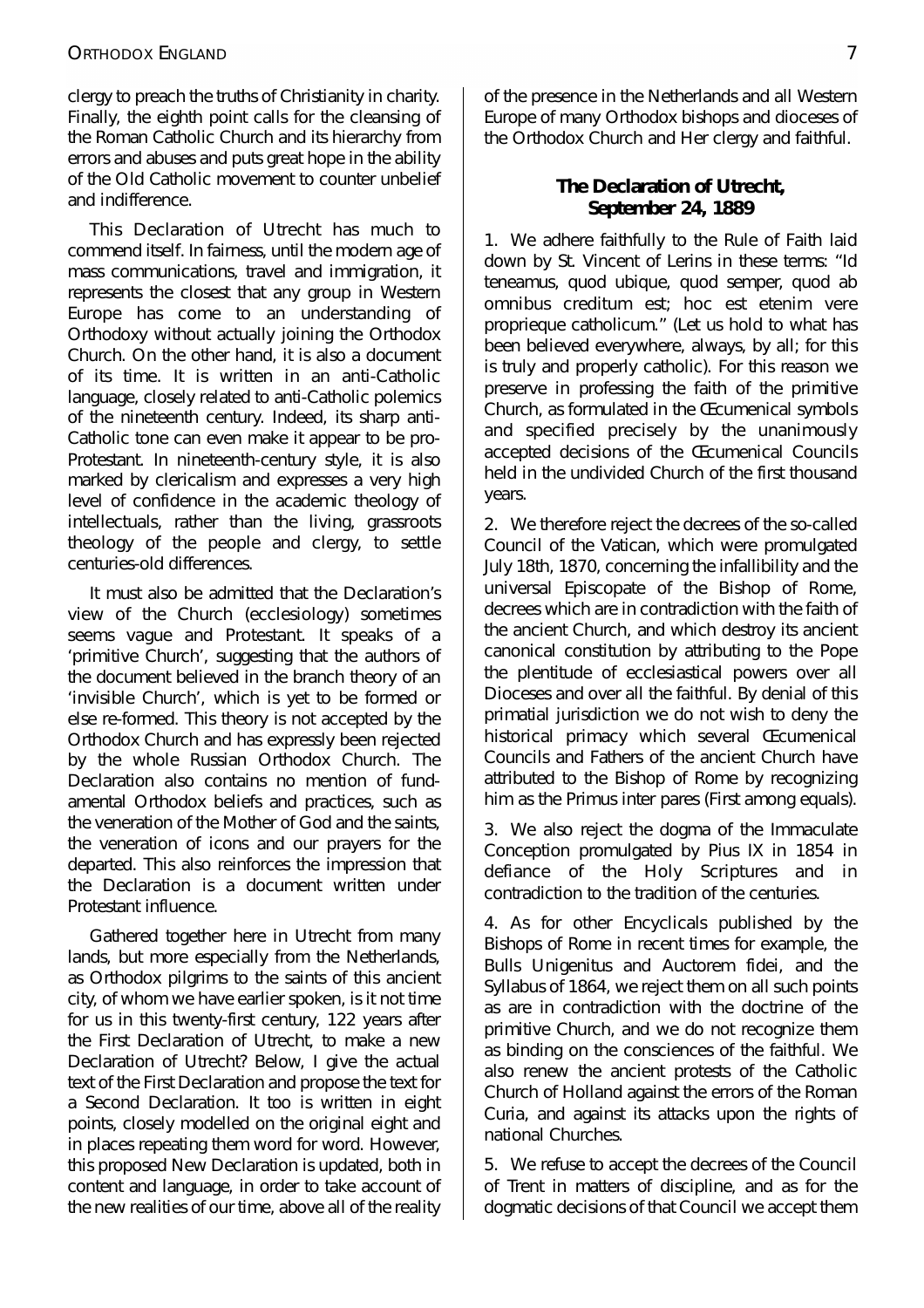only so far as they are in harmony with the teaching of the primitive Church.

6. Considering that the Holy Eucharist has always been the true central point of Catholic worship, we consider it our right to declare that we maintain with perfect fidelity the ancient Catholic doctrine concerning the Sacrament of the Altar, by believing that we receive the Body and Blood of our Saviour Jesus Christ under the species of bread and wine. The Eucharistic celebration in the Church is neither a continual repetition nor a renewal of the explatory sacrifice which Jesus offered once for all upon the Cross butitis a sacrifice because it is the perpetual commemoration of the sacrifice offered upon the Cross, and it is the act by which we represent upon earth and appropriate to ourselves the one offering which Jesus Christ makes in Heaven, according to the Epistle to the Hebrews 9: 11-12, for the salvation of redeemed humanity, by appearing for us in the presence of God (Heb. 9: 24). The character of the Holy Eucharist being thus understood, it is, at the same time, a sacrificial feast, by means of which the faithful in receiving the Body and Blood of our Saviour, enter into communion with one another (I Cor. 10: 17).

7. We hope that Catholic theologians, in maintaining the faith of the undivided Church, will succeed in establishing an agreement upon questions which have been controverted ever since the divisions which arose between the Churches. We exhort the priests under our jurisdiction to teach, both by preaching and by the instruction of the young, especially the essential Christian truths professed by all the Christian confessions, to avoid, in discussing controverted doctrines, any violation of truth or charity, and in word and deed to set an example to the members.

8. By maintaining and professing faithfully the doctrine of Jesus Christ, by refusing to admit those errors which by the fault of men have crept into the Catholic Church, by laying aside the abuses in ecclesiastical matters, together with the worldly tendencies of the hierarchy, we believe that we shall be able to combatefficaciously the greatevils of our day, which are unbelief and indifference in matters of religion.

#### The Second Declaration of U trecht, 19 May 2011

In this city of Utrecht, once the Roman stronghold of Trajectum, where in the seventh century the first church was dedicated to St Martin

the Merciful, who came from Hungary though Italy to Gaul and there was trained in Holy Orthodoxy in the traditions of the monks of Egypt, and where the first Cathedral was dedicated to Christ the Saviour crucified and risen in Jerusalem: in this city and these lands, where the Faith was brought from France by St Eloi, from England by St Willibrord, from Germany by St Gregory and also by many other saints of God; in this city and these lands, where Non-Orthodox are today tragically divided among Roman Catholic, Old Catholic and Protestant in this city and these lands, where the Orthodox Faith has been renewed in recent decades by the strivings of many, especially of St John of Shanghai; in this city and these lands, following the Declaration of U trecht of 24 September 1889, we Orthodox Christians proclaim this Second Declaration of U trecht

1. We adhere faithfully to the Rule of Faith laid down by St Vincent of Lerins in these terms: Let us hold to what has been believed in all places, at all times and by all people; for this is truly and properly catholic (Id teneamus, quod ubique, quod semper, quod ab omnibus creditum est; hoc est etenim vere proprieque catholicum). For this reason we profess the Faith of the Universal Orthodox Church, as formulated in the original and unaltered Symbol of Faith of Nicæa-Constantinople and specified by the unanimously accepted decisions of the CEcumenical Councils These were held in the first millennium and have been confirmed and confessed by the Orthodox Churches in Local Councils and by our Saints during the second and third millennia to this very day. We hold all that these Œcumenical Councils proclaimed and proclaim, the Orthodox Faith and its Biblical teaching of the Holy Trinity, Whom alone we worship, of the Holy Spirit Who proceeds from the Father (Jn. 15, 26), and the Incarnation of the Son of God, Who is true God and true man. Therefore, we also venerate the Most Holy Mother of God, giving her the name of 'Theotokos' or Birthqiver of God, and the saints and, as a consequence of the Incarnation, we honour the cross, the holy icons, holy relics and we pray for the departed.

2. We do not therefore accept decrees and teachings which contradict the Holy Scriptures and the bi-millenial Tradition of the Universal Orthodox Church.

3. In particular, we do not accept decrees concerning papal infallibility and a universal jurisdiction, which contradict the Faith of the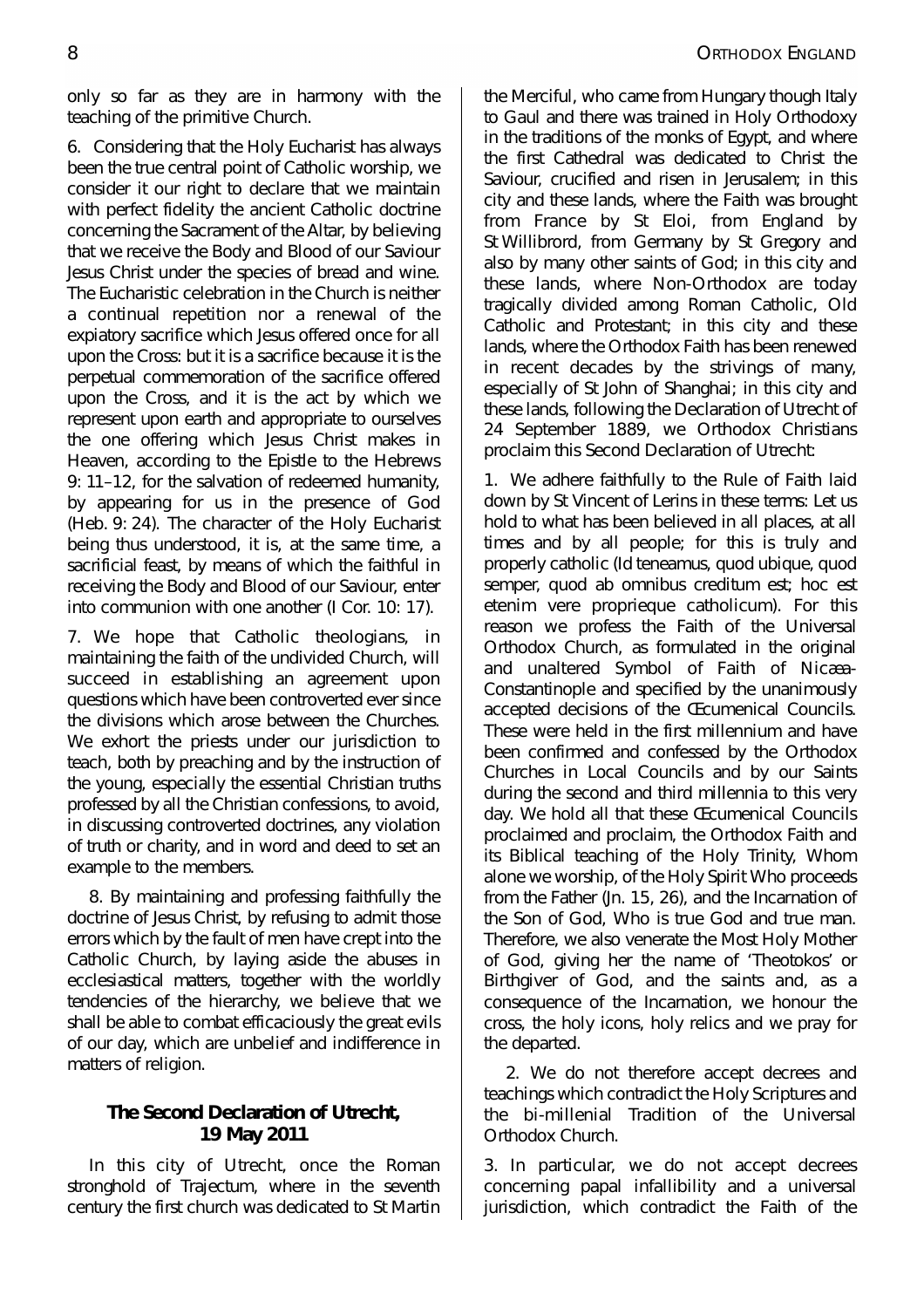Universal Orthodox Church and Her ancient canonical constitution. In rejecting any supremacy of jurisdiction, we do not wish to deny the historical primacy which the Œcumenical Councils and the Fathers of the Church attributed and attribute to Orthodox popes of Rome. These were recognised as 'first among equals', as formulated by the Universal Orthodox Church during the first millennium and confessed by Her to this day.

4. Considering that the Holy Eucharist has always been the true central point of Orthodox Christian worship, we declare that we maintain with perfect faithfulness the Orthodox teaching concerning the Eucharist In this we believe that we receive the Body and Blood of our Saviour Jesus Christ in the form of bread and wine. The Eucharistic celebration in the Church is neither a continual repetition, nor a renewal of the sacrifice, which Christ the Son of God offered once for all upon the Cross. It is rather a redemptive sacrifice because it is the unceasing commemoration of the sacrifice offered on the Cross, and it is the act by which we represent on earth and take to ourselves the one offering which Jesus Christ makes in Heaven. This is according to the Epistle to the Hebrews 9, 11-12. for the salvation of redeemed humanity, by appearing for us in the presence of God (Heb. 9, 24). The character of the Holy Eucharist being thus understood, it is, at the same time, a sacrificial feast, by means of which the faithful who receive the Body and Blood of our Saviour enter into communion with one another (I Cor. 10, 17).

5. It is our earnest hope that by witnessing to the Faith of the Church in their daily lives, Orthodox clergy and faithful will succeed in establishing agreement on disputed questions. These have been disputed by the Western world ever since the eleventh century and then by the anti-sacramental schisms of protest which have occurred since. These began especially in the sixteenth century and have developed apace in the formation in recent decades of new sects and serious deviations from Church Tradition, deviations which are spiritual in origin and therefore dogmatic, moral and liturgical.

6. We exhort Orthodox clergy and laity to teach by example of daily life the essential truths always professed by the whole Orthodox Church, to avoid any violation of truth or love and to set an example to all in word and deed.

7. By maintaining and professing faithfully the teaching of Jesus Christ, Whose Body the Church is, by refusing to admit those errors which by sin have come into the world, we believe that the Holy Spirit, proceeding from the Father though the Body of Christ and so transfiguring the repentant will prevail over the gates of hell (Matt 16, 18) and over the evils of our day, which are unbelief. hostility and indifference to the Orthodox Church and Faith.

8. We, faithful clergy and people, representatives of the Local Orthodox Churches in Western Europe, united in spirit with the local Saints of Western Europe of the first millennium and all the Saints of the Universal Orthodox Church and asking for their prayers, declare that all our Orthodox Dioceses throughout Western Europe call on all people of faith and goodwill to unite in the Tradition of the Undivided Church of Christ and Her Holy Orthodox Faith.

#### Conclusion: The Unity of Western Europe

In the first millennium Western Europe had a unity, a unity that was founded in the Universal Church in Jerusalem which had spread into Asia, Africa and Europe. Despite pagan invasions, Western Europe remained part of the Christian Empire, whose capital was then in New Rome, called Constantinople. In the second millennium, the tiny corner of Eurasia that is Western Europe, separated and isolated from the Universal Church in Asia and Eastern Europe by rejecting the Church's knowledge of the Holy Trinity, tried to conquer Jerusalem, from which it had fallen out of communion. Cut off from the Universal Church. Western Europe, proudly imagining itself to be the centre and not a province and even claiming to represent the Universal Church, went out to conquer the world.

In so doing, it forgot the Universal Church and the Faith of Jerusalem, which by then had already spread as far as the Urals. Thus, the spirit of proud triumphalism took over Western Europe. In the course of the second millennium, the ideological capital of Western Europe changed many times, for example, from Rome to Lisbon, from Madrid to Geneva, from Paris to Vienna, from London to Berlin. The old spiritual capitals were mostly forgotten, many becoming only obscure villages. As for those which like Rome did not become villages, their spiritually important parts were overbuilt, buried beneath layer upon layer of the new and now we have to go down into crypts, catacombs and tombs to see where the saints of Western Europe lived and became holy.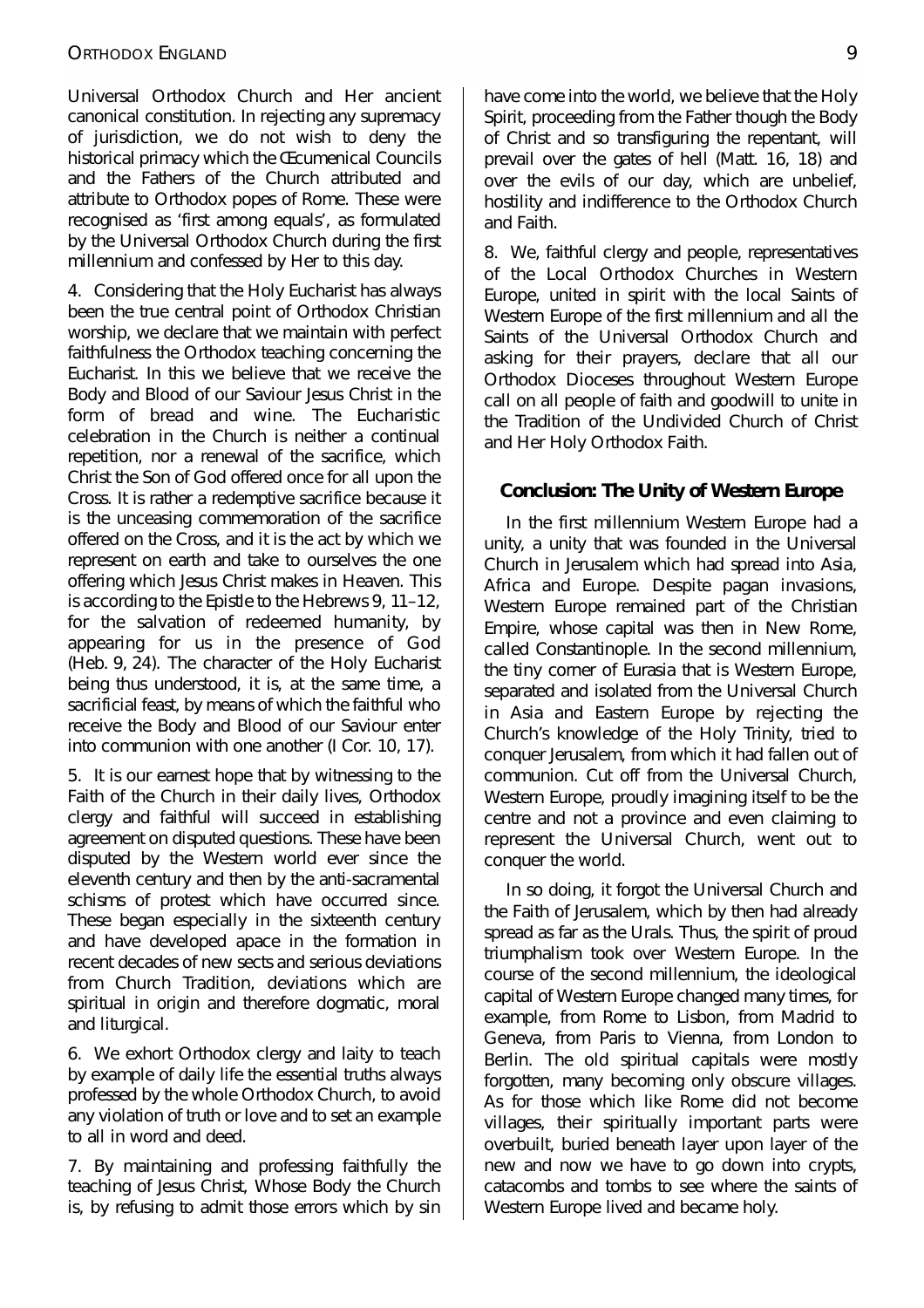For centuries Western Europe has thus been occupied by an alien spirit, a foreign presence. In its midst has been enthroned the sectarian spirit of pride, superiority, vanity and arrogance, imagined on account of its technology. Failing to understand that superior technology does not make superior humanity, Western Europe still has to take its place among the nations Today, however, since its double attempt at suicide in two European Wars become World Wars, Europe has been humiliated, broughtlow. It is our prayer that from this lowliness there may yet come a new humility, a new realism.

The last thousand years in Western Europe have seen wars, divisions and controversies. They have seen all too little of the Law of Christ, of the Law of Love. Western European voices of the last millennium have had their wisdom, they have had their truth, but it has often been a divisive truth, a truth without spiritual wisdom. Today, in U trecht and in many other cities, towns and villages all over Western Europe, the haunting voices of Western Europe's saints, its founding fathers and mothers, are mystically calling out of Western

Europe's past calling it and so us, to spiritual unity. These voices are joined by the voices of the martyrs and confessors of Eastern Europe and Asia. who have been heard here in recent decades. They have been brought here by those fleeing corrupt tyrannies, both political and economic, that have been installed there over the last century.

Western Europe is only the tiny, sunset end of the Eurasian Continent, Without the ancient faith of the rest of Europe, without the ancient faith of Jerusalem and Asia, Western Europe can do little, it is only a technopolis without a deeper spiritual significance. For a thousand years, Western Europe has not been a spiritual centre, spiritually it has been a province, struggling in isolation from the faith of Jerusalem and the Church, on which it turned its back. Our Second Declaration of U trecht calls on the peoples of Western Europe to return to their lost unity, to their saints, to their roots and so to our Mother Orthodox Church.

> Archpriest Andrew Phillips U trecht, the Netherlands 19 May 2011

# ORTHODOXY SHINES THROUGH WESTERN MYTHS (4)

The Making of the Middle Ages

#### Introduction

Older Western scholarship on Church history is not generally of much use to Orthodox. Most of it is simply anti-Orthodox and therefore anti-authentic Christianity, even openly boasting of its 'Judeo-Christian' and not Christian civilisation. The anti-Orthodox prejudices of such scholarship, when it mentions Orthodoxy at all, come simply from the fact that history is 'written by the winners', and even despite the First World War, up until the Second World War most Western scholars thought that the West had won.

It is different today, when the near-millennial crimes of the West are visible to all and nobody any longer listens to the voices of ecclesiastical institutions which moulded the last thousand years of Western history - they are clearly compromised. Interestingly, contemporary secular scholarship, which in its ignorance of Orthodoxy cannot in any way be accused of being pro-Orthodox, is an

excellent source for Orthodox to understand what went wrong with the West We can understand how, by renouncing the Orthodox Christian Faith in its anti-Trinitarian and anti-Christic filioque heresy, its former Church became a series of -isms, Catholicism, Protestantism, Lutheranism, Calvinism, Anglicanism etc, which have bred modern-day secularism and will eventually lead to the end of the world.

In the following article, the fourth in a series taken from various works of secular scholarship, we have selected extracts from a seminal work, which went though dozens of reprintings after its first publication, The Making of the Middle Ages by the Oxford scholar the late (Sir) Richard Southern (1953). These abundantly illustrate the post-Orthodox deformations of Western culture which began with the spread of the new filioque culture behind the Papacy.

Although ominously threatened for nearly three centuries before, under Charlemagne,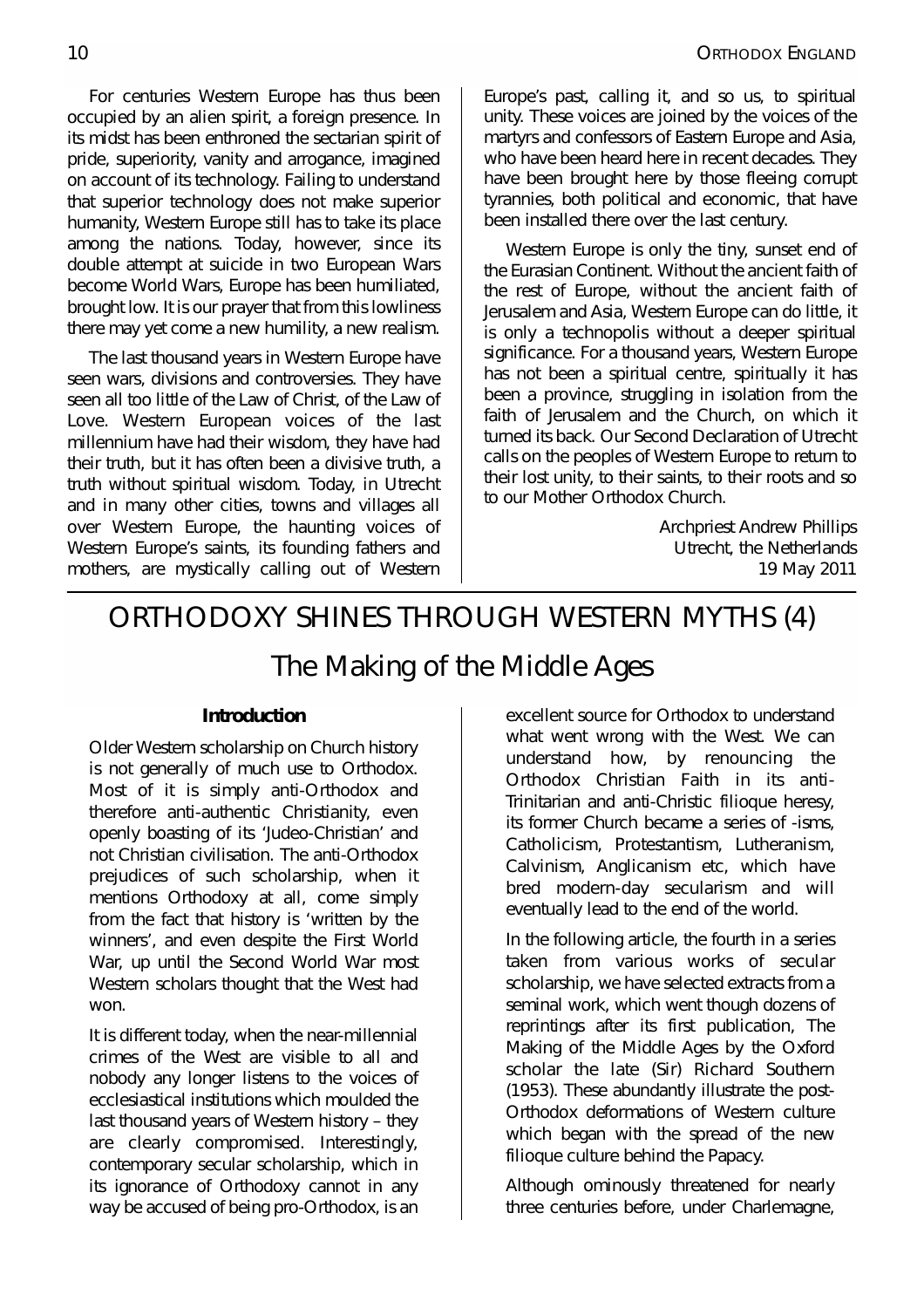these deformations were not definitively implemented until the eleventh century. The date of 1054 is thus seen to be symbolic of the very real spiritual fall which took place in Western Europe in the eleventh century. In the year 1000, the fall had by no means been certain. In 1054 it was And it is that fall which has defined the subsequent history of not just Western Europe, but the whole world. But let the learned author speak.

#### The significance of the period from the late tenth to the twelfth centuries, p. 13

The formation of western Europe from the late tenth to the early thirteenth century is the subject of this book. The two dates within which it could most conveniently be framed are 972 and 1204.

#### p.15

This silence in the great changes of history is something which meets us everywhere as we go through these centuries... The significant events (of these years) are often the obscure ones, and the significant utterances are often those of men withdrawn from the world and speaking to a very few. The truly formative work of the period was often hidden from the eyes of contemporaries and it is doubtless often hidden from ours ... . The results of all this are still with us. In England we can perhaps feel the impact of these changes more immediately, and discern their effects in the makeup of our daily life more dramatically than anywhere else ... What the spiritual inheritance is, must be left to everyone to judge for himself, but it can scarcely be doubted that the questions which were raised and often apparently solved in this period are as living and insistent now as they ever have been.

The secret revolution of these centuries did not pass unnoticed by contemporaries. By the second half of the twelfth century, the consciousness of new achievement was widespread ...

The blindness of Western European leaders to the importance of Constantinople, p. 36

This blindness was shared by western statesmen till the end of our period. The world position of Byzantium was a closed book to men who were accustomed to large principles but to small fields of action, and unpractised in weighing and measuring practical issues on a large scale.

It is only habit of mind, at once too short-sighted and too long-sighted for true statesmanship, which can explain the astonishing blindness which deluded the leaders of the Fourth Crusade into thinking that the Eastern Empire could be scrapped, divided into a medley of primitive feudal properties, and that the land could then peacefully learn its Latin liturgy as if it were in the depth of Leicestershire and not at the centre of an envious and ruthless world. The modem awe and reverence for Byzantium and its age-long mission of preserving the intellectual wealth of the past would have found no echo in the medieval breast The wealth of the past which the western Christians most valued in the Byzantine storehouse was the fund of relics of the True Cross, the Crown of Thorns, and the bodies of Apostles and Martyrs on which they cast covetous eyes from the time of the First Crusade. But Byzantium preserved inviolate the secret of its political longevity and bureaucratic stability, and remained the lonely and intolerant guardian of a political and intellectual order which had elsewhere been destroyed. Western Europe was not at home with its past, had not identified itself with its past, as Byzantium had done; but this Byzantine sense of being one with the past shut out all the more rigorously those who had strayed away from or had never known this past

#### The novelty of the Crusades and original western opposition to them, pp. 49-50

Where and when the Crusading zeal of the West was born, it is hard to say. Certainly it was not born in the border lands where Christian and Moslem met in these lands we find rather the spirit of liveand-let-live, a certain tentative friendliness even, produced by the desire to avoid unnecessary trouble. The impulse to attack was generated further back, in the power-centres of Europe, partly at Rome, partly among the great families of Northern France, partly in prophetic souls. Perhaps it will never be possible to trace the early stages in the growth of the new spirit The First Crusade burst on a world which had long been preparing for it in the recesses of its being, but there had been few outward signs of the work of preparation. Pope Urban II at the Council of Clermont in 1095 spoke the words which turned restlessness into action, but his words could have achieved nothing if this spiritual and material restlessness had not been there.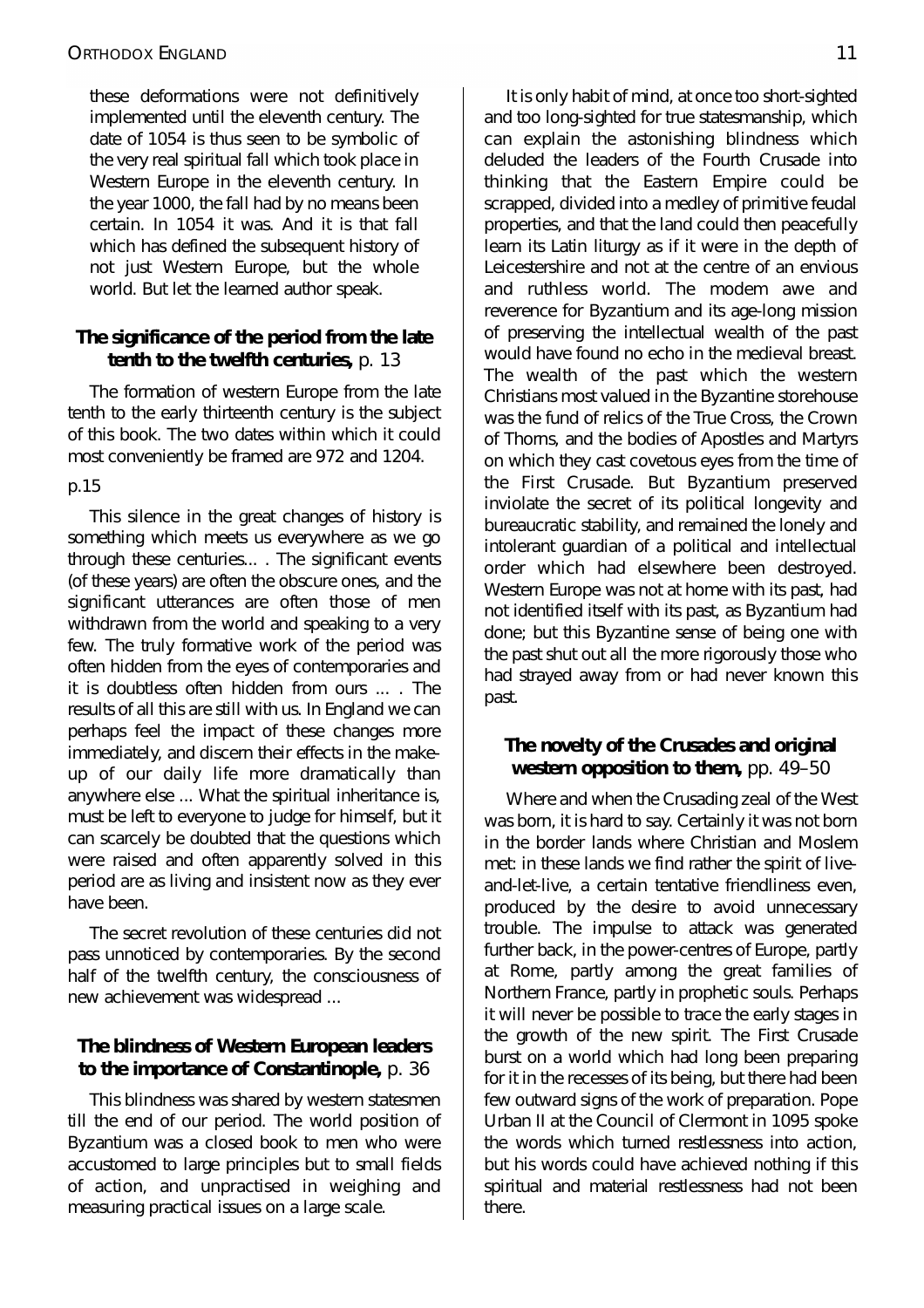To this restless spirit the thinking part of Europe had long offered opposition. The passionate acceptance of the Crusade as an established aim of Latin Christendom, which characterises the twelfth century, did not come to birth without a struggle, and it is not irrelevant to note that the Eastern Church remained permanently antipathetic to the ideal. The monastic ideals of the eleventh century were in the main hostile to the idea of the Crusade. To a St Anselm, for instance, or a St Peter Damian , the Crusade made no appeal. There could be no place for it in the world which St Anselm pictured as a vast, turbulent, impure river, carrying off to destruction those who became immersed in it against this destructive flood there stood only one safe refuge with peace within its walls - the Monastery.

#### **T he u nity of E ast an d West in the fi r st hal fo f** the eleventh century, p. 53

All these men - Duke Richard II of Normandy, Abbot Richard of St Vannes, Gerard the Venetian hermit in Hungary and Simeon of Mount Sinai, are examples of the cosmopolitan society of the first half of the eleventh century. The interests of all of them ranged over a wide area and brought them in contact with men from the ends of Christendom. In different ways they illustrate the relations between Latin Christendom and its neighbours. There is a notable lack of barriers in the intercourse between East and West we find the Abbot of St Vannes in cordial relations with the Eastern Emperor and the Patriarch of Jerusalem; the Duke of Normandy is a person well known on Mount Sinai; Venetian ships are trafficking with Egypt. In the reverse direction, the career of the Greek monk Simeon contains no hint that we are on the eve of a great split between East and West he was listened to with respect by a French provincial Council, on his death he was venerated as a saint at Rome, and his name lived on at Rouen as the reputed source of important relics of St Catherine brought from Mount Sinai. In all this there is nothing which suggests the atmosphere of the Crusades. We come nearest to the temper which made them possible when we follow the Abbot of St Vannes round the Holy Places; and we come nearest to the situation which made them seem necessary when we read of Bedouins throwing stones at the Abbot as he celebrated Mass under their town walls. But Europe had a long way to go before the Crusade could appear either a reasonable or a likely possibility.

#### The change of the late eleventh century, p. 115

If we wish to catch a glimpse of the old church life of Europe before it was transformed by the zeal of the late eleventh century, we cannot do better than turn to the counts of Catalonia.

#### **Rome** and the Popes until the mid-eleventh century, pp. 130-133

All the changes which have just been mentioned are summed up in the changing position of Rome in the Christian world. The Rome of the early part of our period was a town sunk in deep material decay. Itself a vast area of noble ruins, it stood in a countryside littered with the fragments of an ancient civilisation - useless monuments of a dead past except where ancient walls supported some modem stronghold. Sentimentally Rome was still the heart of Europe, but from an economic and administrative point of view it was a heart which had ceased to beat. The countryside in which the town lay had, through lack of drainage, lost much of its old fertility. The town was the centre of no large commerce. The greater part of the area of the Seven Hills was - as it long continued to be  $-$  a place of gardens, vineyards, ruins and emptiness. Within the Walls, which had once housed over a million people, a small population was gathered in clusters in the lower town, along the banks, and on the Island between the banks, of the Tiber. It was a town of  $churches - over three hundred at the end of the$ twelfth century, and probably not much less two centuries earlier. They were ancient churches, most of them, treasure houses of the relics of saints and martyrs of the early church ... It was these churches which were the basis of Rome's life. The pilgrimage to Rome was the city's staple industry: everyone depended on it to some extent.

How did men look on the Papacy in the early eleventh century? Leaving aside all speculation about what ought to have been, the Pope was (in the words of a great historian of the early church) 'the high-Priest of the Roman pilgrimage, the dispenser of benedictions and of privileges and of anathemas' ... Men went to Rome not as the centre of ecclesiastical government but as a source of spiritual power. The 'power' was St Peter's, like St Remigius at the council of 1049, he ruled from the tomb, but with a more world-wide view and a more compelling authority. This power brought many men to Rome who would have no thought of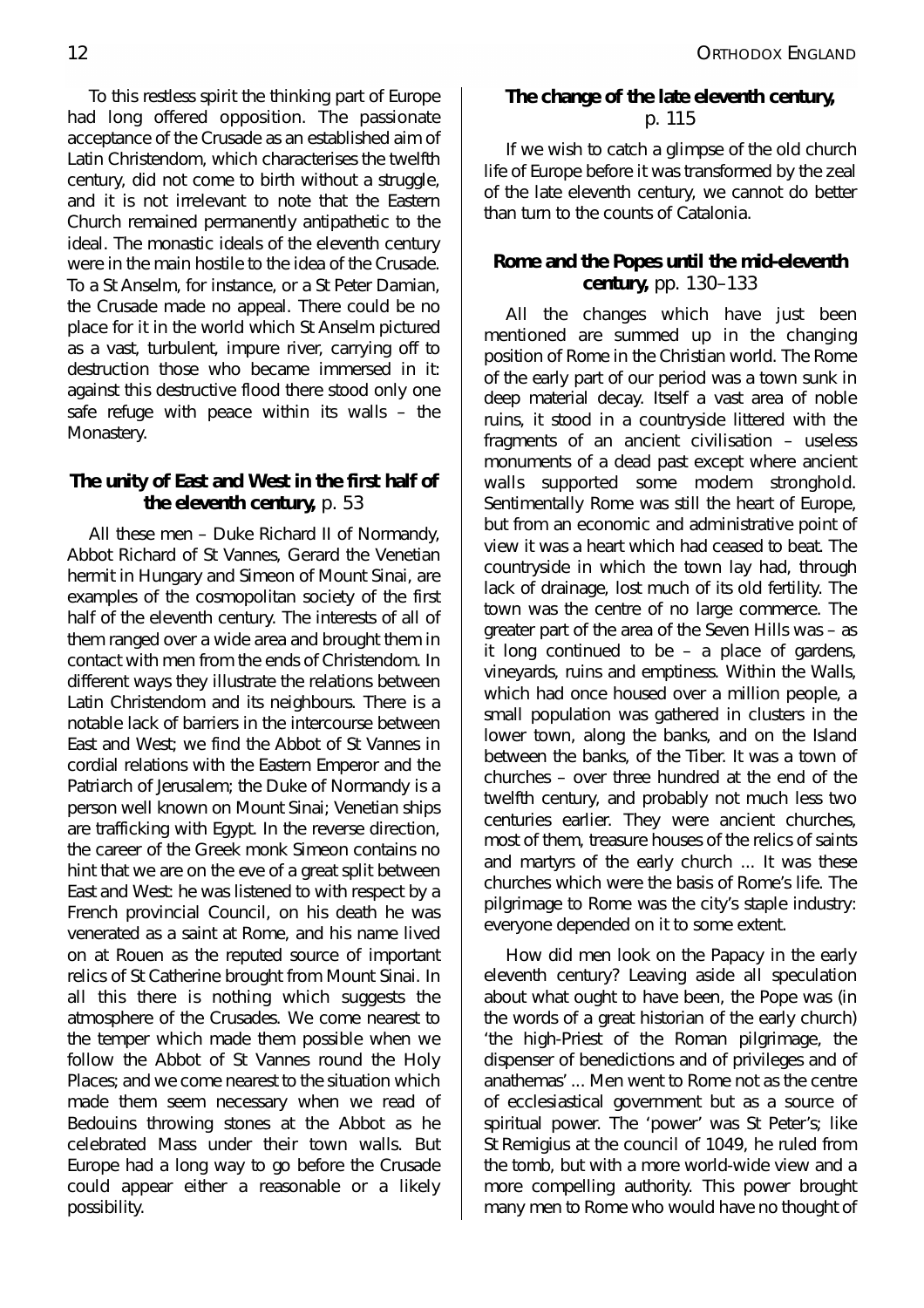going there when Rome became the centre of the everyday government of the church. Several English kings, for example, made the pilgrimage to Rome before 1066: after 1066, not one ...

Rome of course never ceased to be venerated as a great repository of Christian relics, but it is doubtful whether they could ever again give Rome the kind of importance which they gave her in the tenth and eleventh centuries. When the machinery of government was simple or non-existent, these tangible agents of spiritual power had an importance in public life which they lost in a more complicated age. The deficiencies in human resources were supplied by the power of the saints. They were great power-houses in the fight against evil; they filled the gaps left in the structure of human justice. The most revealing map of Europe in the centuries would be a map, not of political or commercial capitals, but of the constellation of sanctuaries, the points of material contact with the unseen world. The resting places of the saints were the chief centres of ecclesiastical organisation and of spiritual life...

#### The corruption of the twelfth century, pp. 147-48

... There is no saint among the twelfth-century Popes. The position of Rome underwent a subtle change in men's minds... The prevalent mood was one of satire. Men became more conscious of the classical grandeur and present corruption ... Rome is still great, but only with the ruins of her classical splendour, she is the supreme example of the decay of the works of human art, though even the ravages of time, fire and sword could not entirely obliterate the ancient comeliness, she is a noble ruin, defaced not only by decay but even more by the men who lived there, the representatives of a degenerate age. The men who lived in Rome in the twelfth century, from the Pope downwards, did not get much mercy from their contemporaries. They were the object of attacks which we should regard as both scurrilous and indecent. The picture in the Gospel according to the Mark of silver, of the Pope gathering his cardinals together and stimulating them in Biblical phrases to fleece the suitors at the Papal court - 'For I have given you an example, that ye also should take gifts as I have taken them', and again, 'Blessed are the rich, for they shall be filled; blessed are they that have, for they shall not go away empty; blessed are the wealthy, for theirs is the Court of Rome' - would seem today a crude piece of anti-religious propaganda; but it was a

piece of twelfth-century writing of perfect respectability and orthodoxy.

It was at this time that the 'martyrs' Albinus and Rufinus - Pale Silver and Red Gold - began to take their place among the most widely celebrated of the Roman saints. These literary characters first appear during the pontificate of Gregory VII, and the most powerful piece of literature which they inspired - a burlesque account of the translation of some of their relics to Rome-represents Urban II as an ardent devotee of these 'saints'. The Archbishop of Toledo is depicted bringing to Rome the loins of Albinus, and some of the ribs, breast bone, arms and left shoulder of Rufinus, which the Pope placed 'in the treasury of St Cupidity beside the mercy scat of St Avidity her sister, not far from the basilica of their mother St Avarice. Here the Pope buried them in great magnificence with his own hands'. In return for these pious gifts, the Archbishop obtained the legatine office, which was the object of his visit

It would be difficult to exceed the savagery of these satires, and though it would be wrong to over-rate their importance, they seem to reflect a fairly general mood, or at least a mood into which men easily relaxed. Even John of Salisbury, the friend of Archbishop Thomas Becket and the supporter of the high claim of ecclesiastical jurisdiction, allowed himself this relaxation.

'I remember', he wrote, 'that I once visited Pope Adrian IV, to whom I was bound in the closest friendship, and stayed with him almost three months at Beneventum, One day, while we were talking as between friends, he asked me what men thought about him and the Roman Church. And I. making a mischievous use of my freedom, began to tell him what I had heard in various countries. They say, I said, that the Roman Church, which is the Mother of all Churches, behaves more like a stepmother than a mother; the Scribes and Pharisees sit there placing on men's shoulders burdens too heavy to be borne. They load themselves with fine clothes and their tables with precious plate; a poor man can seldom gain admittance, and then only that their glory may shine forth more brightly. They oppress the churches, stir up lawsuits, bring clergy and people into strife, have no pity for the oppressed, and look on gain as the whole duty of man. They sell justice, and what has been paid for today must be bought again tomorrow. Except for a few, who are pastors in fact as well as in name, they imitate the demons in this, that they think they do well when they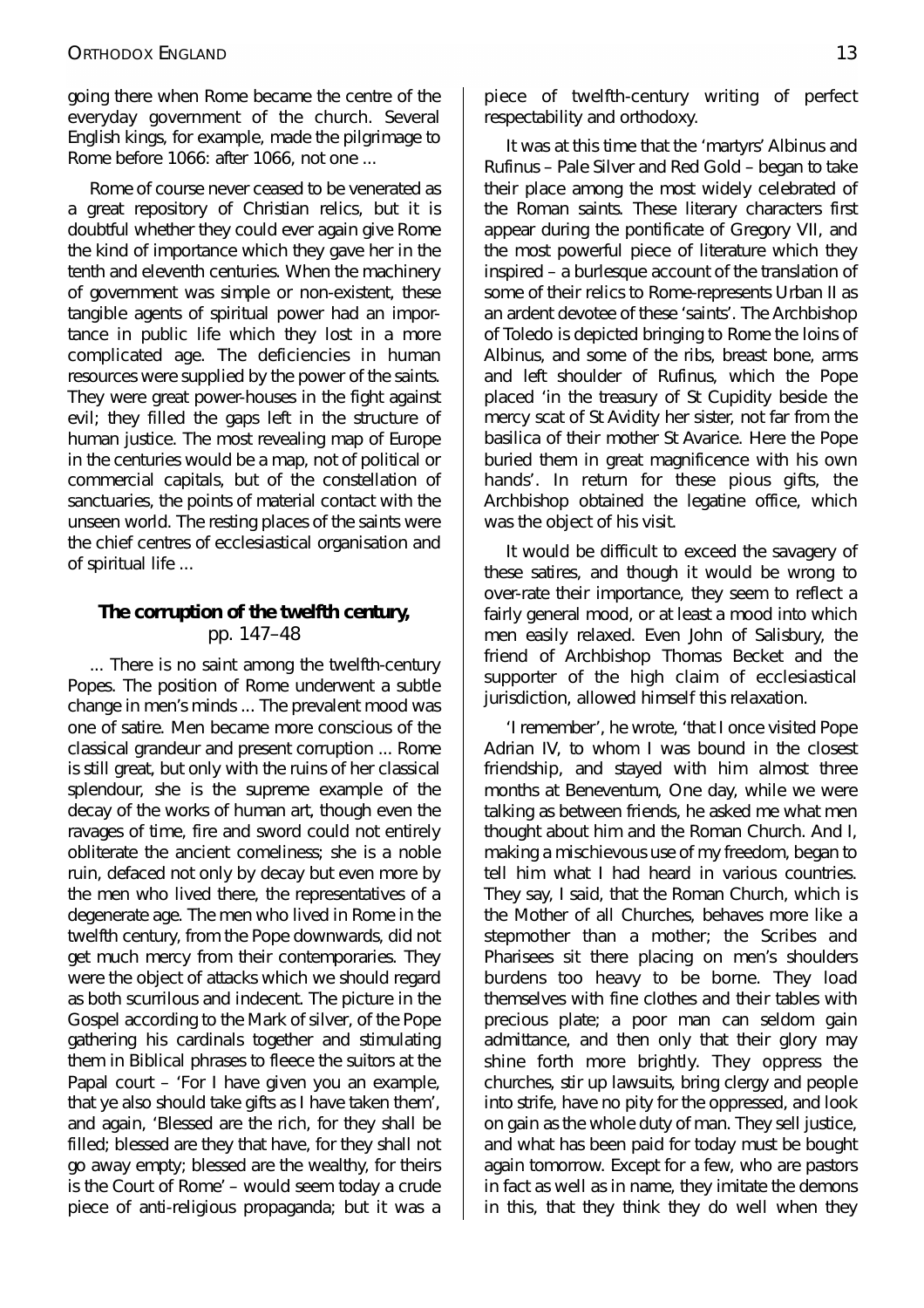cease to do evil. And the Pope himself, they say, is burdensome and oppressive to all: while the churches which our fathers built go to ruin, he builds palaces, and he goes about not only in purple but in gold. '

#### **The new mentality. The change from Ch urchl ines sto Roman Cathol icismi n monasticism.** p. 21 5

Now until the eleventh century the doctrine of the monastic life laid down by St Benedict does not appear to have been either greatly added to or altered. The Rule formed part of the daily reading of the monastic body, and the teaching about humility and the acts of humility must have been familiar to every monk. This teaching was made the subject of commentaries but it did not receive the silent criticism of being transformed in the process of exposition ...

Then, as we have already seen, in the second half of the eleventh century there appeared signs of an uneasiness within the monastic order and among those converts to a religious life from whom the Benedictine order had drawn leaders in the past. The life of solitude, the religious life divested of those corporate ties which had stamped the old monasticism, began to appear with a new attractiveness. Not only did hermits multiply, but new corporate organisations also appeared which sought to introduce a greater degree of solitariness, a greater intensity, and a more acute spiritual strife into the religious life.

#### **The new'spi ritual ity' , ima gination, sel f exaltation, excitement of the mind , individualism, pp. 216-217**

The Rule of St Benedict aimed at the stabilising of the will and the subjection of the body through a corporate discipline. St Anselm taught a reaching forward to the knowledge of God by a rousing of the mind: '*Excita mentem tuam'*, he wrote, 'stir up your torpid mind, dispel the shadows which sin has cast on it ... chew over in thought taste in understanding, swallow in longing and rejoicing'. It was in the innermost recesses of the conscious and awakened soul that God was to be found 'Flee awhile your occupations, hide yourself a little from your tumultuous thoughts, throw off your burdensome cares and postpone your laborious distractions; enter into the chamber of your mind and exclude all else but God and those things which help you in finding Him; close the door and

seek Him'. We enter here into an inner world of movement and struggle, in which attack has taken the place of resistance as the predominant mood. The same attitude is apparent in St Anselm's famous programme of enquiry: Fides quærens *intellectunt* 'Faith seeking understanding'. The static act of acceptance was replaced by a movement from acquiescence to understanding, in which there was no resting place short of a final  $ill$ umination  $\ldots$ 

The urge towards a greater measure of solitude, of introspection and self-knowledge which is exemplified by St Anselm in the bosom of the Benedictine order in the eleventh century ran like fire through Europe in the generation after his death and produced an outburst of meditations and spiritual soliloquies. Anselm was the founder of this new type of ardent and effusive selfdisclosure, but for the men of the late Middle Ages the patron of this kind of literature was preeminently St Bemard. There was some justice in this literary distortion, for though these personal outpourings of devotion were not confined to any one religious order, it was the Cistercians who produced the greatest volume and, as it were, set the fashion in this type of literature. The Cistercians wrote under the dominating influence of St Bernard who, though he himself composed none of the Meditations which later went under his name, gave a theological background and a doctrinal stability and consistency to the devotional writings of his followers. The Cistercians occupy the central position in the spiritual life of the twelfth century ...

#### **The new 'spirituality' (Roman Catholicism). The humanisation of Christ, the deification of the Vi rgin and the bi rth of emotio nal is m** and pietism, pp. 221-222

This power of St Anselm and St Bernard to give varied and coherent expression to the perceptions and aspirations which they shared with their contemporaries is most clearly seen in their treatment of the central theme of Christian thought the life of Christ and the meaning of the Crucifixion.

The theme of tenderness and compassion for the sufferings and helplessness of the Saviour of the world was one which had a new birth in the monasteries of the eleventh century, and every century since then has paid tribute to the monastic inspiration of this century by some new development of the theme. The homage to the Virgin for which new and more intense forms of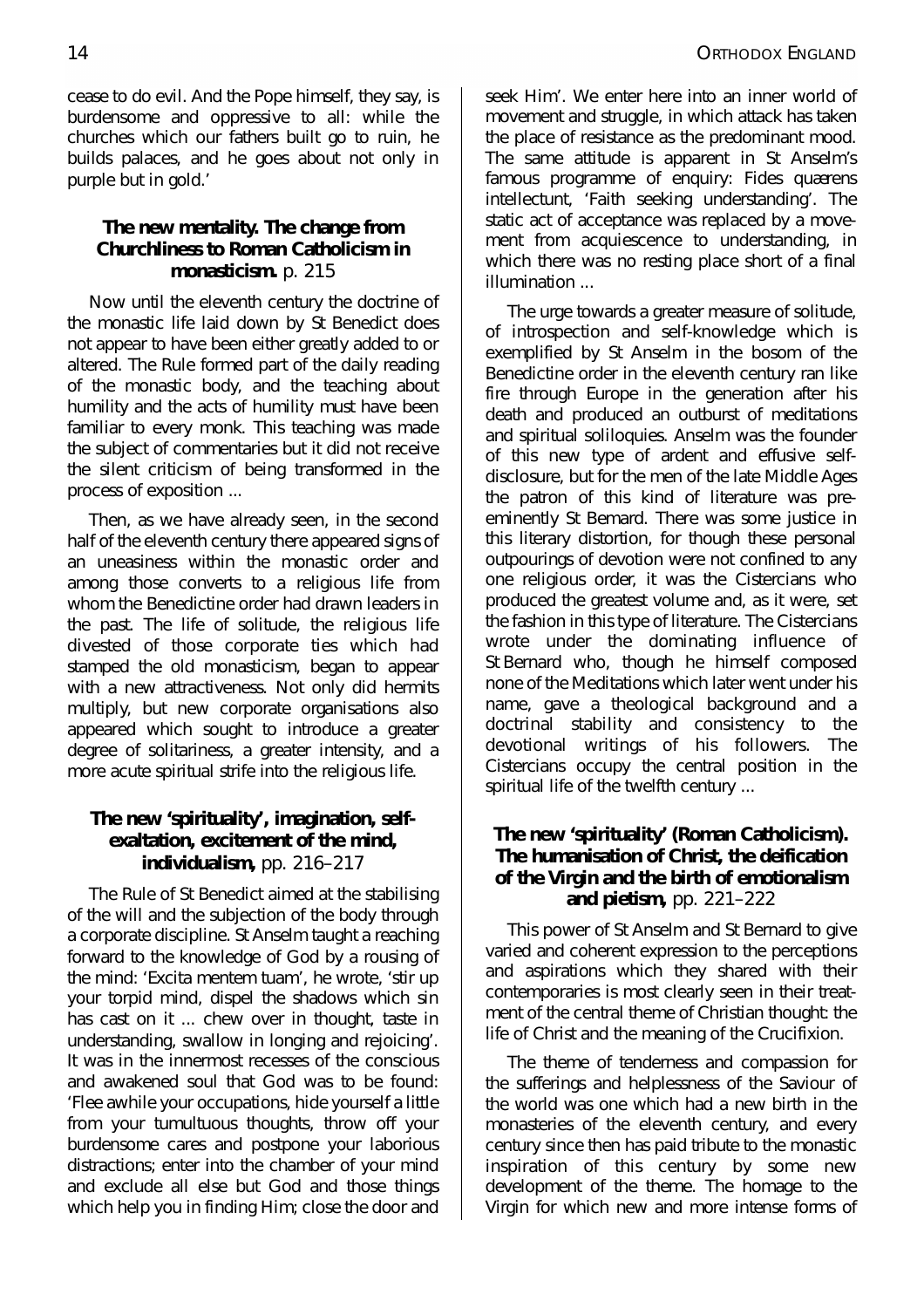expression were found from a period quite early in the eleventh century was one symptom of the concentration of the humanity of Christ. We have al ready seen St Odilo of Cluny (d. 1049) offering himself, in an act of extreme self-abasement, as a serf to the Virgin; and his biographer was quick to see a symbolic meaning in the fact that both he and the other great monastic figure of the time, St William of Volpiano (d. 1031), died on 1 January, the Feast of the Circumcision: it was, he said, a divine recognition of Odilo's 'pious compassion for the tender wounds of the Lord's body' and of William's 'similar quality of affection for the humanity of the Saviour'. In the same generation we have seen St Richard of Verdun (d. 1046) provoking in himself a sense of bitter affliction in visiting the scenes of the Passion. These feelings of pious compassion were widely shared in the middle of the eleventh century, at the time when Anselm was wandering through France before he found a resting place at Bec. He was deeply affected by them, and in his earliest writings he gave these feelings a more poignant expression than they had ever had before. He dwelt with passionate intensity on the details of Christ's sufferings:

Alas that I was not there to see the Lord of angels humbled to the companionship of men, that He might exalt men to the companionship of angels... Why, O my soul, wert thou not present to be transfixed with the sword of sharpest grief at the unendurable sight of your Saviour pierced with the lance, and the hands and feet of your Maker broken with the nails?

In the handful of prayers composed during the period when Anselm. was prior of Bec (1063-78), he opened up a new world of ardent emotion and piety, but it was once more St Bernard who quided most men into this world. St Bernard gave a more robust and a more integrated expression to the feelings which stirred St Anselm's delicate and cloistered sensibility. In Anselm, thought and feeling are like two sides of a coin: they are strictly related, but only one can be seen at a time. In Bernard thought and feeling are one; the remote speculations of Anselm meant nothing to him, but he invested feelings, which in Anselm can scarcely he cleared of a charge of sentimentality, with a vigour of thought and practical application which ensured their survival and gave them a deeper importance. The imaginative following of the details of the earthly life of Jesus, and especially of the sufferings of the Cross, became part of that programme of progress from carnal to spiritual love which we have called the Cistercian programme:

This was (says St Bernard) the principal cause why the invisible God wished to be seen in the flesh and to converse with men, that he might draw all the affections of carnal men, who were unable to love except after the flesh, to the saving love of His flesh, and so step by step lead them to spiritual love .

In words like these, the emotions which stirred in the eleventh century and were first given lasting expression in the works of Anselm, became firmly grounded in the spiritual life of the Middle Ages. It was the glory of the Cistercian order that it not only provided the most solid and rational justification for these sentiments, but made them popular as no strain of piety had ever been popular before. it was the Cistercians who were the chief agents in turning the thin stream of compassion and tenderness which comes from the eleventh century into the flood which, in the later centuries of the Middle Ages, obliterated the traces of an older severity and reticence. In this expression of an ever-heightening emotion all countries in Western Europe had a share, and at different periods led the way.

#### **The humanisation of Christ on the Cross in ico nography,** p. 226

... when the Saviour was depicted with an intensity of human feeling 'as a wretched man, nailed to the Cross, hideous even to behold'. It was the expression of this feeling which the artists of the late eleventh century were beginning to achieve. Until this time, the most powerful representations of the Crucifixion in Western Europe had expressed the sense of that remote and majestic act of Divine power which had filled the minds of earlier generations. But a change had been slowly creeping in, which led in time to the realisation of the extreme limits of human suffering: the dying figure was stripped of its garments, the arms sagged with the weight of the body, the head hung on one side, the eyes were closed, the blood ran down the Cross. The change did not happen all at once, nor was the new influence of humanity felt everywhere at the same  $time...$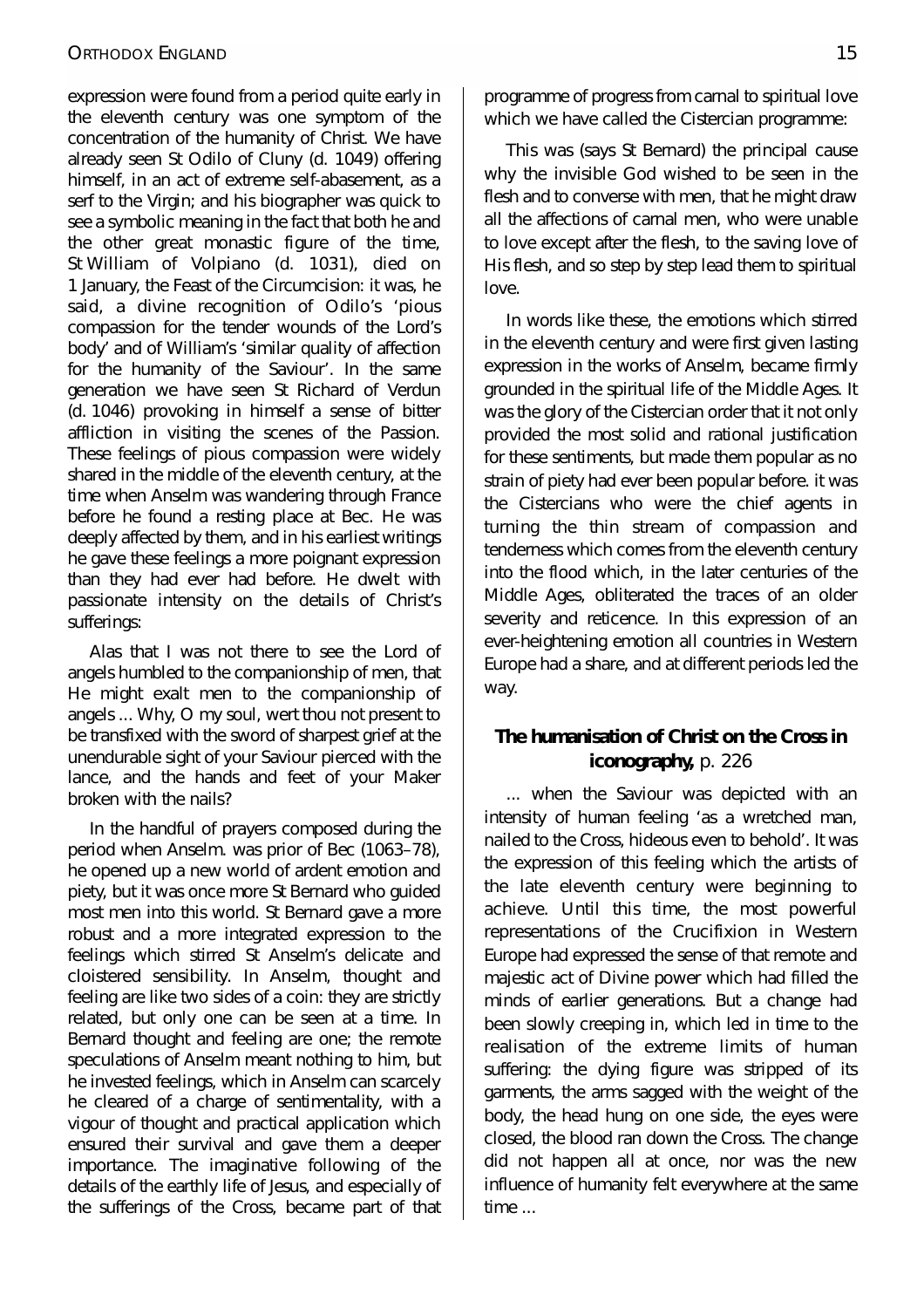#### **T he h umanistic 'pietisation' of the Vi rgin an d the child in iconography, p. 227**

The transformation of the theme of the Virgin and Child was a natural corollary to the transformation of the theme of the Crucifixion. In the eleventh century, the West had long been familiar with the Child seated as if enthroned on his Mother's knee, holding up his right hand in benediction and, in his left, clasping a Book, the symbol of wisdom, or an orb, the symbol of dominion. This conception persisted and was never abandoned, but it was joined by many other forms which expressed the more intimate inclinations of later medieval piety, such as the laughing Child, the Child playing with an apple or a ball, the Child caressing its Mother, or the Child being fed from its Mother's breast. Some of these attitudes of the Holy Child had had a, long history before they became, slowly in the course of the twelfth century, domesticated in western Europe. There was a long tradition of restraint to be overcome before these themes could win unreserved acceptance ...

#### **Individualism, pietism and the dei fic ation of the Vi rgin,** p. 23 6

But then quite suddenly towards the end of the eleventh century these restraints in the West began to break down. Large numbers of miracle stories of the Virgin began to appear.

These stories were drawn from many sources: a few were taken from ancient Latin sources such as the sixth-century book of miracles of Gregory of Tours; others had a Greek origin; others again were stories which had originally been connected with St Peter or St James, but which were now given the patronage of the Blessed Virgin. But the vast majority of the stories were new coin, expressions of a new piety and a new imagination. The world in which we move in these stories is one of unbounded, unbridled imagination. Time and place lose all significance, and we come under the sway of a universal power, uncramped by local ties, and exercised with an appearance of caprice for the protection of all who love the person from whom these benefits flow. Like the rain, this protective power of the Virgin falls on the just and the unjust alike-provided only that they have entered the circle of her allegiance. The power portrayed in these stories is not at all exercised, as that of other saints often was, to protect the possessions or privileges of this or that church; it is not even often used to cure the ailments of the flesh; it is concerned above all with the salvation of

souls. It is this which makes this literature - despite all its shortcomings - more spiritual and more exciting than the other miracle literature with which our period is so full. The Miracles of the *Virgin* were not written to proclaim the glories, or to enhance the reputation of any church or corporate body: they appealed solely to individuals; and if they had a propaganda purpose as they very often had  $-$  it was the encouragement of pious practices, which came in time to occupy a position at the very centre of medieval personal devotion.

#### **The new civilisation of the late eleventh century.** Popular pietism veers to **unOrthodoxy, the appearance of heresies, per se cution and anti-semitism,** p. 244

This union of learning and high spirituality with popular forms and impulses is something which meets us everywhere in the eleventh and twelfth centuries. Those who suffered from it felt it most. There was nothing which Berengar resented so much in Lanfranc as the fact that he lent the weight of scholastic erudition to the 'ravings of the multitude'. Whatever the merits of his case, he was certainly right in discerning the power of the multitude to raise new issues and to affect the solution of old ones. The unlettered world was breaking out in many ways in his day. When Fulbert was an old man, and Berengar and Lanfranc were young, it broke out into the first popular heresies which had troubled the West since the days of Arianism. At the same time it broke out even more powerfully in the suppression of heresy; and the conjunction of mass violence. secular power and ecclesiastical authority for this purpose formed a formidable combination. It broke out, too, into an enthusiasm for the Papal cause, which sometimes (as at Rheims: in 1049) contrasts strangely with the coldness of bishops and rulers. It broke out in the following century in violence against the Jews, to which the new religious sentiment gave a specious justification And there was a people's Crusade before that of the barons whose exploits occupied so much of the attention of contemporary chroniclers.

The manifestations of popular emotion leave an uncertain record behind them. But, whether in the field of thought or of action, they are sufficient to disclose, though dimly, the resources on which the eleventh-century pioneers could draw in bringing into existence a civilisation so different from the painful reconstruction of the Carolingian age in its apparently effortless variety and spontaneity.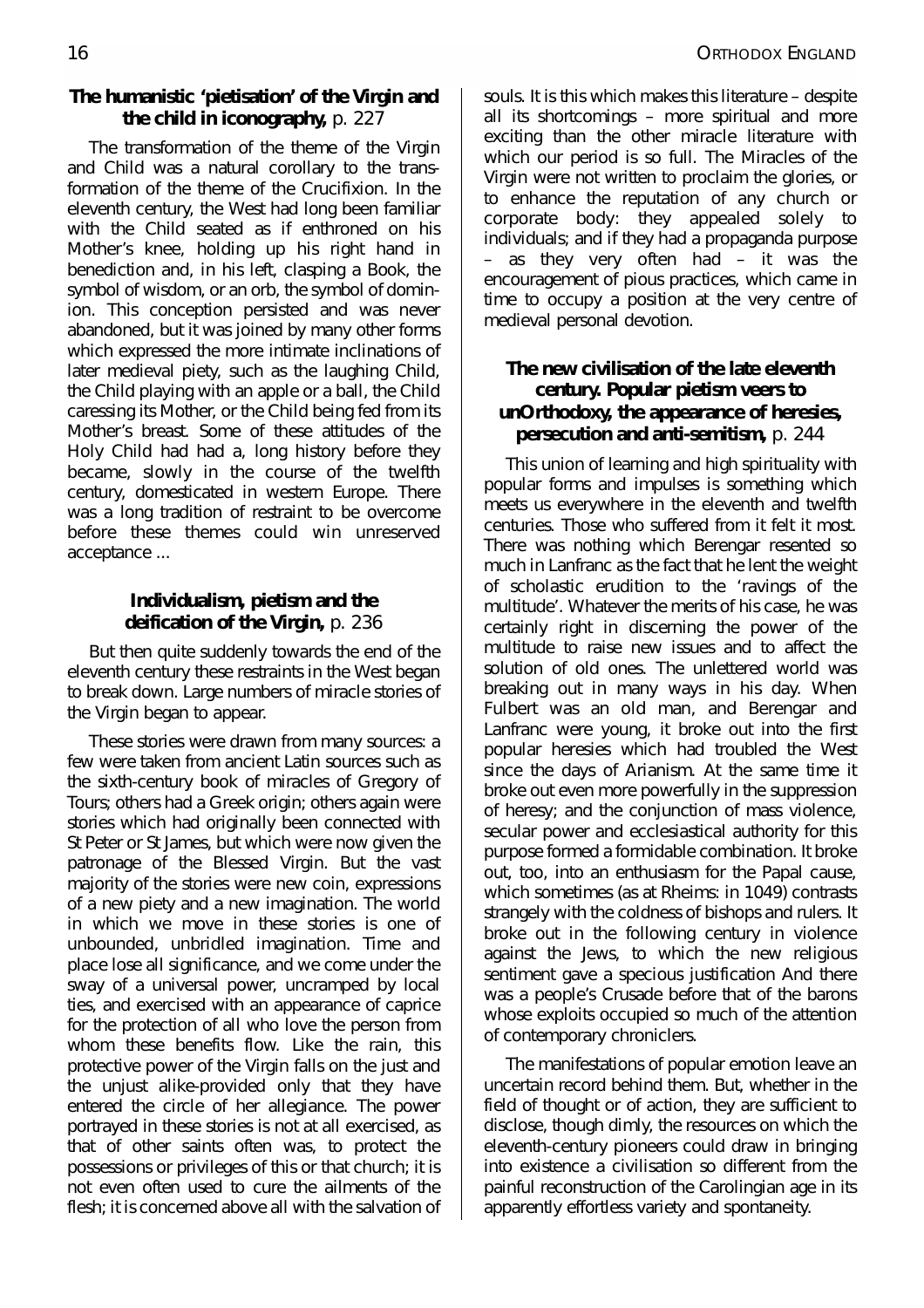# QUESTIONS & ANSWERS



**Having come to the church several timesnow, I have several questions .**

- **1. Why do yo u make the sign of the cross?**
- **2. Why do yo u bowdown ?**
- 3. Why confess? Why do you feel so quilty?

**4. Why al l the colours when you could hav e white wal ls? Why is the church ful l of 'pretty ' things** when the money could go to worthy **charities ?**

**5. I fyou don't bel ievein God, areyou damned t o hel l ?**

**6. Should yo u save yo ur so ul or be come a** missionary?

**7. Why is the l iturgy the way it is? Why do th e door sclose and open ?**

**8. Why ask for mercy (Lord have mercy)? Wh y do** you say it a lot?

**9. I f He is the nature of love then why bothe r with it al l?He'sgoing to love you anyway .**

**1 0. Why go to church ?**

**11. Why pray and ask for help if l i fe has al read y** been arranged for you?

#### **1 2. Why fast ?**

**1 3. Where do the hymns come from? Why no t**  $\sin\theta$  happier melodies? Why don't you play **instruments?** 

14. Does the body and blood turn into bread and **wine or is it the other way roun d? Do you really think it's true?** 

**1 5. Why do women wear headscarves ?**

*B. A. , Colcheste r*

1. The cross means God's, and so our own, victory over death, that is, Resurrection. So when we hear the name of God and when we want to protect ourselves we make the sign of the cross.

2. Bowing shows humility, we go low. This is a piece of realism before God. He created the Universe; we did not .



3. Confession shows humility, we recognise before God that we do bad things. We confess to God, not to a priest. We do not feel quilt after confession, rather we feel relief. Guilt is very negative. We do not have guilt, we have repentance. If you repent, then shame and guilt are erased.

4. Heaven is colourful, not boring. God is worthy of beauty. We give the best we can to God and give the best we can to other people. But God comes first because without Him we would not exist. We do not believe that our aim is this life but life after death. Sadly, there would always be poor people, even if we gave them all we have.

5. It depends on us. Do we live according to our conscience? If not, then our condemnation to hell starts here and now (just as our heaven can start here and now). Some people do not believe inside their minds but do believe inside their hearts. I do not believe that in fact there is a single person who does not believe in God, but they themselves may not be able to recognise this, because they do not know themselves, they are not able to listen to their hearts, blocking out the messages that their hearts send them.

6. Being a missionary means setting an example in our daily life and that means saving our soul. It is all the same thing for us.

7. The Liturgy is based upon the worship of the Apostles in the Temple at Jerusalem and that of Christ at the Last Supper. Essentially, little has changed since the first century. The doors represent the Gates of Paradise. Christ, in the form of communion, goes out and in through those gates or doors. So they are called holy or royal doors.

8. Because we are saved by mercy, for God is merciful love is His nature.

9. Because if we do not have love in ourselves then when we are in His presence after our death, we shall experience His love as a burning fire. If, on the other hand, we are prepared to be before Him, before Love, and so have some love inside ourselves, we shall experience His presence as a wonderful warmth and light.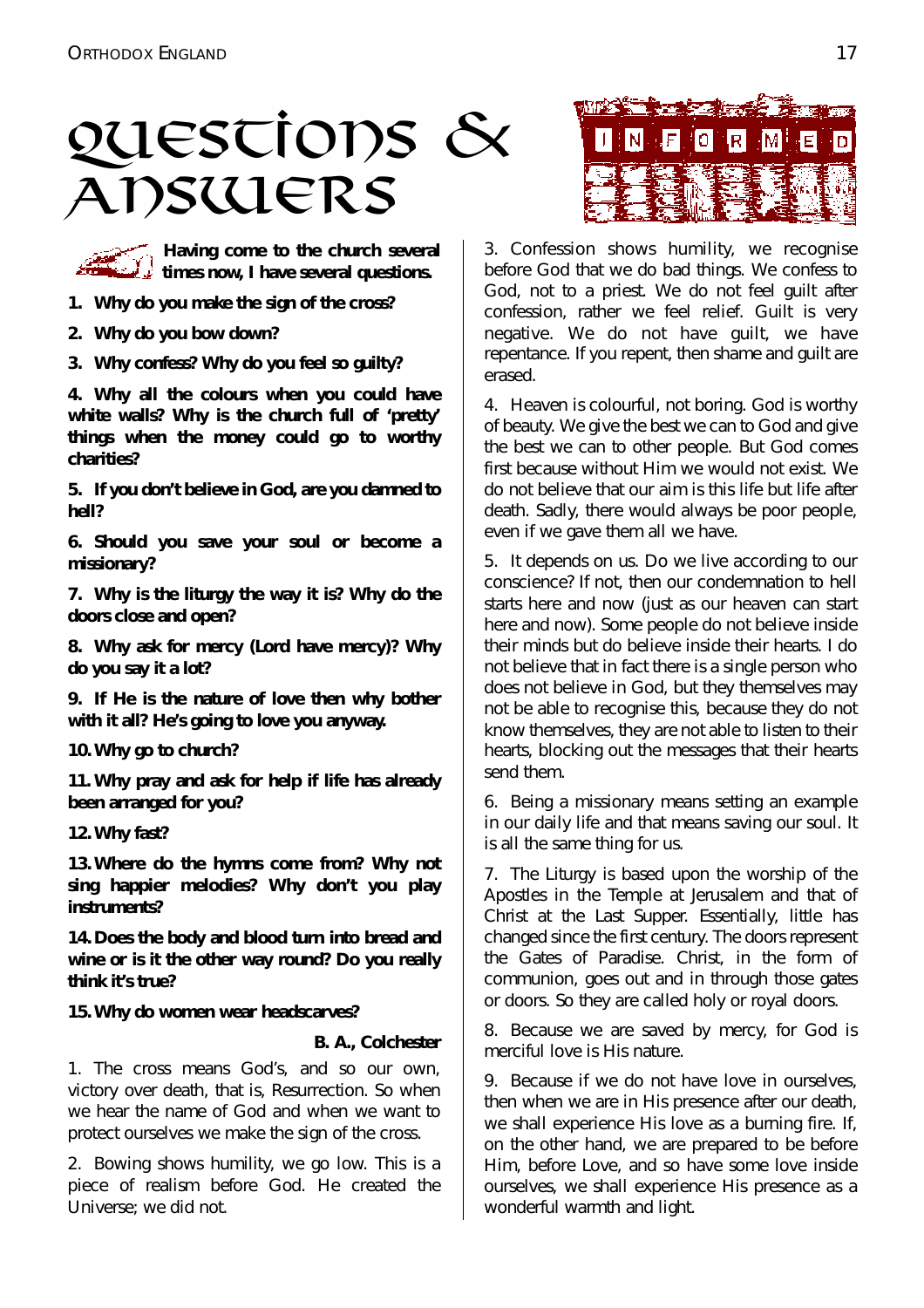10. We go to Church to thank God, ask him for help, to get strength. We can pray anywhere, but most people do not. They need the stimulus of the church building. And we can only get spiritual strength from the sacraments at Church.

11. Nothing has been arranged for us. We are free and arrange our own lives by free choice.

12. Fasting helps us to pray. But we must fast in moderation.

13. The hymns are written down through the inspiration of the saints. There are thousands of melodies. They are melodies that show sobriety and repentance. Church music is different from other music for this reason. Musical instruments are replaced by the natural, human organ  $-$  the human voice. Instruments impose moods that are foreign to the Church because they are manmade, whereas the voice is given by God.

14. Bread and wine becomes the body and blood of Christ. It is a question of faith. The body and blood are spiritually real, not merely symbolic.

15. We are all called on to dress modestly in church. Women's hair can be sexually attractive. Some women use their hair - 'letting your hair down' - for this purpose. This would be immodest in church.



**Did Orthodoxy not largely embrace the philosophy of 'Platonism'? Were the Fathers not steeped in 'Greek '**

**philosophy?** How do you distinguish the later 'philosophy' of the West after the schism from the **earl ier 'phi losophy' of the Father s before th e schism?** 

#### *W. H., Sussex*

This is an old chestnut. Heterodox, like the historian Harnack and his school, always accuse the 'Greeks' (= Orthodox) of being Platonists. This is because they are themselves Aristotelians, that is, the opposite = rationalists. And for Aristotelians, anyone who does not agree with them is therefore a Platonist .

The Church clearly rejected Plato, Platonism and Neo-Platonism, inasmuch as it rejected Platonisers like Clement of Alexandria (a saint for Catholics) and Origen, condemning the latter as a heretic. The 'Greeks' (= pagans) were rejected read St Paul. Hellenism went down at the **Areopagus** 

The Fathers did not – and do not – have a 'philosophy' (= speculation), they have theology = the knowledge of God.



**The Gospelstel l usto be perfect, l ik e 'my Father in heaven' . But surel y perfectionism isthe sin of pride ?**

#### *S. P. , Colcheste r*

Like all 'isms', perfectionism is indeed a sin. because it is a form of pride. But Christ does not want 'perfectionism' from us, He want us to be 'perfect', that is to say, He wants perfect humility the very opposite of pride.



**What** sort of outreach does the *I*, **O** orthodox Church have towards Anglicans who are dissatisfied with

**woman bishopsand homosexual marriage ?**

#### *B. H. , Lon do n*

The term 'outreach' is a Protestant term, which is all to do with proselytism. Therefore we do not have 'outreach' in any of the Orthodox Churches. Rather we are present. Anglicans are free to come to Orthodox services and discover us, if they wish. But, if I may take rather a harsh but Gospel saying (and I do not mean it literally), we do not 'cast pearl before swine' .

And here I must say from experience that I find very few Anglicans who are actually interested in Orthodoxy. However disgruntled some one may be with Anglicanism, this is not enough to make them love Orthodoxy. Being disgruntled with heterodoxy is not at all the same as loving the Orthodox Church and wanting to live in Her.



**When did those elected to be Pope s b** of Rome start changing their names?

#### *J. L. , Lon do n*

This custom only became common after the Schism from the eleventh century on. I only know of one exceptional case before that which was that of Pope John XII in 955.



**I wastold byapriest that ifI fel l bac k** into my past, I would go to hell. Is **that true ?**

#### *H. C., Florida*

I find it extraordinary and horrible that any priest should say such a thing, but then you tell me that he is a recent convert from Protestantism. Noone can say that anyone is going to heaven or hell.

On the other hand, it is true that if we repent for our sins, however many times we may fall back,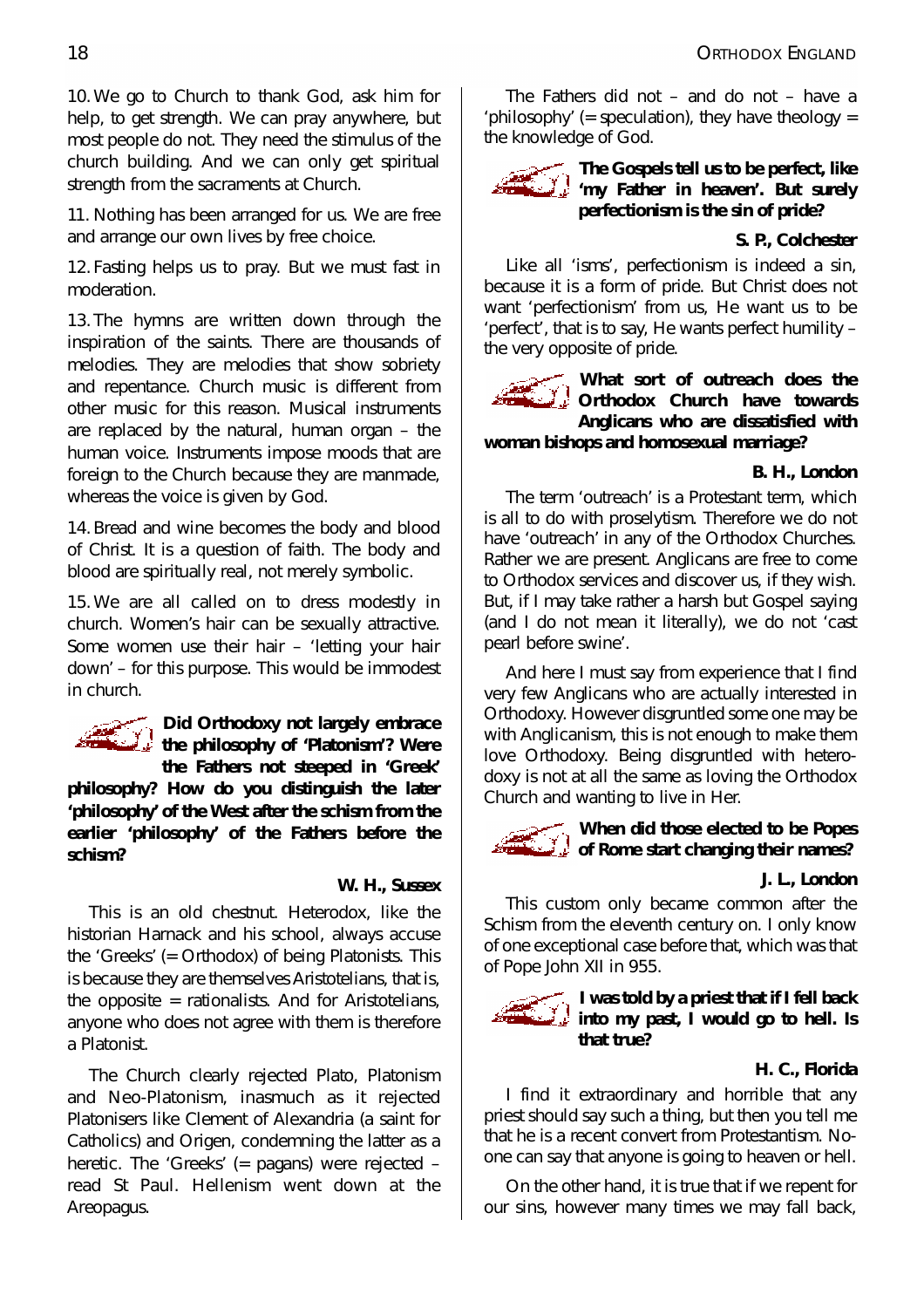we are always forgiven, providing that the repentance is sincere. In the Gospel it says that we must forgive seven times seventy, that is, that God's mercy is unending. However, it is also true that our salvation hangs by a thread. We must therefore tread with care, but knowing that God is merciful.



**I** I've been puzzling recently over two **questions. Fi rstly, what quite do w e Orthodox mean by the statement** 

**that Christ died for our sins. I come from a n Angl ican High Ch urch back groun d where si n tended** to be something that left me riddled with **gui lt – and sti l l does– and nowI have Evangel ica l** friends who bandy about this expression and, **further, that Christ is thei r 'per so nal Saviour' ,** who, since the time they have taken Him into **thei r l ives, makes sin much easier to cope with , even** to shrug off. (So much for ascesis!) I've never **quite understo od what 'died for o ur sins' means , sti l l less that we are 'washed in the blood of th e Lamb'. Howis it possible for me to say that H e died** for my present sins and yet I know that 'He **came down fromheaven for my salvation? '**

Secondly, how are we as Orthodox to treat **homosexuals when we meet them? Y ou may b e aware of the Evangel ical couple who refused tw o 'gay' men to thei r hotel on the grounds that the y** could not accept or entertain homosexuals (or **fornicators**, for that matter) to a Christian-run **guesthouse, since Bibl ical teachingsdisal lowsuc h behaviour and that therefore they had no option . I also find I 'm uneasy in the presence of atheists ,** although I have lunch regularly with one, who is a **very great friend.** I **steer off the subject of Orth odoxy when he asks me about it, since I hesitate to 'cast pearlsbefore swine' – not that h e is the latter!** 

#### *H. J. , Gloucestershi r e*

Christ had to die so that He could rise from the dead, that is to say, so that He could raise us from the dead. The wages of  $sin$  are  $(= sin is)$  spiritual death. So He 'died for our sins', that is, because of our sins. Having said that, I would prefer a more Orthodox phrasing because the meaning would be clearer: 'Christ died so that we could be resurrected from sin'. Thus, we are 'washed in His blood', that is, redeemed, saved and resurrected by His crucificial and sinless sacrifice and resulting Resurrection

Sin is a spiritual disease which incapacitates our ability to be resurrected (from sin and from its consequence - death). It causes an inner blindness.

Guilt is pointless  $-$  it is human conditioning, moralism, which is secular. God does not give us quilt, people do. Guilt is paralysis, the inability to actively repent and real repentance is always active.

Christ is our Saviour (we do not use the phrase 'personal Saviour' - this sounds like egoism!) Potentially He saves all mankind, not just me (and there is no quarantee that He will be able to save me, because of my constant sinful inclinations and need for repentance for the same sins).

Protestants have little sense of sin, therefore little sense of ascetic life. (The exception being extreme Protestants, the Calvinists etc, who do have a sense of sin, but who then pervert the results into quilt because they have no confession, no spirituality, only moralism. The result is the disease of psychiatry and 'therapy', which is the secular and so repentance-less substitute, as in the Calvinistic USA).

We treat homosexuals as any other (sinful) human beings, as we treat each other.

Thousands of hoteliers have over the years refused to have homosexual couples in their rooms by simply telling them that they are full. It is a sort of lie, but a lesser evil. The mistake of these two seems to have been that they were frank. (Was that naïvety or a provocation on their part? I don't know). Similarly, I am sure that hoteliers have over the years refused to accommodate married men and their mistresses.

Of course, I am not justifying our atheist and persecuting governments and their laws which give human rights to homosexuals, but not to Christians, but such are the times we live in. So we just have to get round laws, even if it means lying. Sometimes, our only choice is the lesser evil.

We may be uneasy in the presence of atheists. All we have to do is not to 'cast pearls before swine'. If they ask questions out of real interest (and not idle curiosity), only then do we speak of faith. But otherwise, we tell them nothing, because they are not spiritually ready.



*P. T., Colchester* 

A priest is a road. Some roads are good, some roads are bad. But whatever the road is like, the most important thing is not the road itself, but what is transported on it - which is Christ.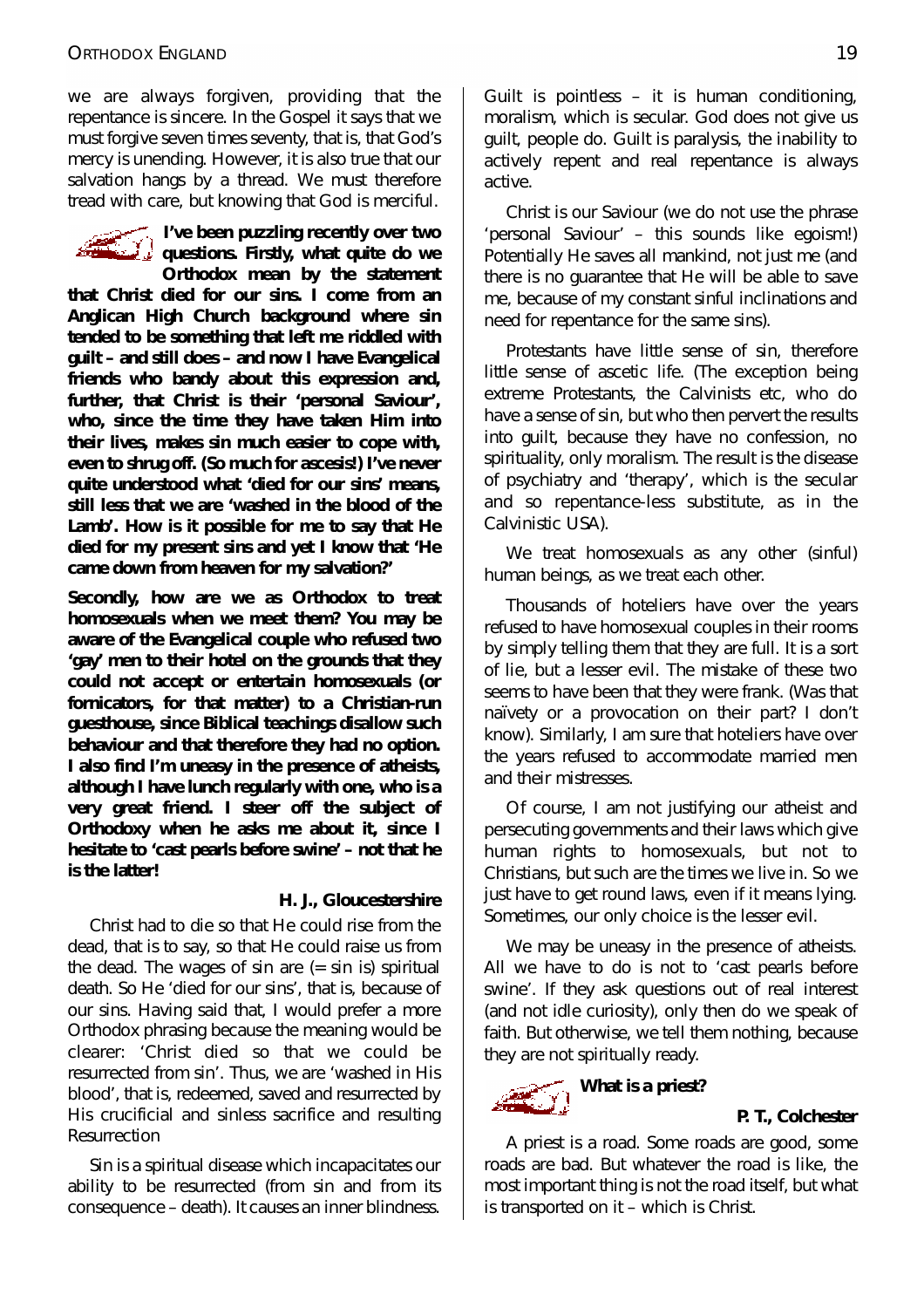# OPINION PAGE

#### The Museum Mentality

*Eadmund* 

WHEN I was little I didn't like museums<br>very much. They always seemed to me<br>ancient artefacts locked away in glass cases. Of very much. They always seemed to me then to be dry places with a lot of ancient artefacts locked away in glass cases. Of course, even then, there were a few museums that weren't like that  $-1$  remember being taken to the Science Museum in South Kensington when I was about ten or eleven years of age, and running from exhibit to exhibit with great glee. My understanding at that age was limited as to the exact nature of what I was seeing; but the reason for my excitement was that there was a little crank or a button on each case, which brought the exhibit to life – made it actually work. Nowadays, of course, museums are rapidly becoming more interactive, and the array of glass cases has become less. Even the static displays are now presented in a more imaginative way, so that a necklace or a buckle is shown being worn by a mannequin instead of just being set out with a description on a piece of white card. However I still tend associate museums with rows of glass cases.

I find the conflict between the Museum Mentality and the interactive one is most vividly presented today in the field of transport. Whereas the Museum Mentality wants to preserve a specimen of each kind or railway engine or canal boat (for example) in some disused engine shed or warehouse, and even cut away chunks of the cylinder and boiler, or the cabin of the narrowboat, replacing the cut away portions with Perspex to reveal the inner workings. The only problem is that one needs qualifications in engineering to understand these inner workings. One does not need any training to appreciate the majesty of a steam locomotive running along the line, or the beauty of the painted boats still carrying their cargoes throughout the country in a far more 'green' way than any modern form of transport. That is why the Preservationists want to restore locomotives to working condition and actually run them on the railway lines or float canal boats on the waterways that were their original home.

I have always been a Preservationist rather than a Museum chap myself, but you may at this point



be wondering how all this relates to Orthodoxy. In religion, the Museum Mentality is, in my humble view, one of the biggest liabilities that we have to overcome if Christianity is ever to regain its following in the British Isles. A steam locomotive in a museum, or a canal barge in a dry dock cannot possibly endanger anybody. (It has been observed that if the steam locomotive were to be invented today, nobody would be allowed to drive it on grounds of Health and Safety!). In the same way God could not carry out His functions if He were imprisoned in a glass case.

There seems to be a strong body, even amongst alleged Christians, which considers that that is precisely where God belongs. God is fine as long as He is only a 'concept', to be 'worshipped' in a Sunday God-slot, but not to be discussed or allowed any influence on everyday life during the rest of the week, and certainly not to be believed in as a living Deity. His Church is no longer a Church according to the Orthodox idea, but has become a lifeless museum, full of glass cases, in which the items, once really used by the living, worshipping Christians, are stored where we can all see them and own them, but alas no longer use them. This is often actually true. How many Anglican churches are there where there certain bits of rare wall painting or a delicate bit of sculpture or some such item (and even occasionally holy relics) are literally imprisoned in this way.

I visited the treasury in the crypt of Canterbury Cathedral last year and was appalled by the number of holy icons and chalices and other such things that were locked up there, skilfully illuminated where they could be seen, but not touched. Surely the gift of an icon was so it could be used, and venerated. Chalices are meant to be filled with the Blood of Christ, not endlessly looked at in a desiccated atmosphere behind glass. One is reminded of the parable of the talents, only these are buried not in the earth, but in glass cases.

The native English look upon the Islamist fanatics with horror, not necessarily because they are terrorists, but often, above all, because they carry out their enormities in the name of religion.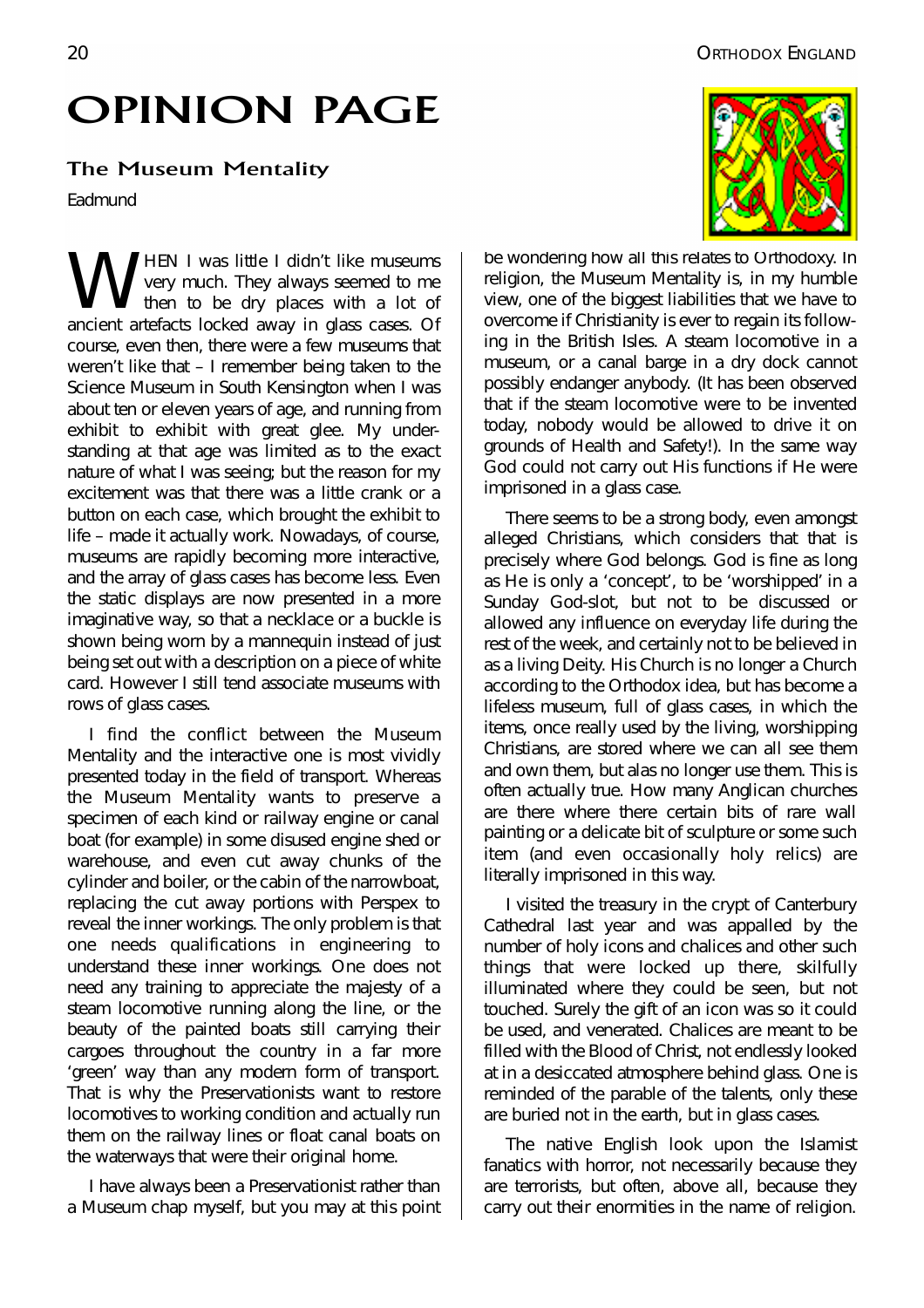The idea of taking a piece of sculpture out of its glass case and venerating it, or even repairing it when it is broken or restoring it when its crystal eyes fall out and its paint has all been knocked off  $\theta$  am thinking here of a specific Englisc sculpture in Chichester Cathedral) is anathema to them. All the holy water stoups, *piscina*, sedilia, icons in high or low relief, must remain firmly locked away inside their glass cases, while the modern, sophisticated folk use the buildings which were once power-houses of the Christian religion, to discuss matters of social engineering that are actually more or less irrelevant to the worship of God. The Orthodox believe that we should worship God in Church, and His inspiration will then inform the work done by Christians in their daily lives. The Museum Mentality seems to be that the mechanics of worship are old-fashioned and, whilst they should not be actually thrown away, must be shut up in glass cases where they will be preserved, while the faithful muddle around and busy themselves with irrelevancies that have taken the place of religion.

I attended an Anglican Communion service recently, which proceeded in a more or less logical way (if you ignore the constant explanation and apology by the minister for the psalm or the lesson of whatever other part of the liturgy folk might not completely understand) until it was time for the sermon. There was then a complete hiatus while a slide projector was set up in the middle of the church, a screen erected at the east end, obscuring the altar, and someone from the regional synod gave a lecture on the way the collection would be spent, and how important it was for every member of the parish to contribute. This took such a long time that when the building was restored (at least to its museum state) the canon was severely

curtailed, so that only the actual words of consecration were spoken. The communion was then doled out almost as an afterthought, and everyone went out discussing the 'performance' they had seen and wondering if there was any way that they could spare another penny a week.

The problem would seem to me to be that these good people actually believe that what they are doing is the right thing. They seem quite happy with their glass cases. Life is, of course, much more comfortable that way. For generations they have not used the tools of worship, and would rather leave them locked up, where they cannot be harmed (or cause harm to anyone!). What we must all realize is that in the course of use tools will become blunted, *but that they can be repaired*, like the proverbial executioner's axe in the Tower of London, that has had many new heads and many new handles in the course of its long life. We must use our tools, because it is only by using them, and thus retaining the ancient skills that go with that particular use, that we can we dig around and aerate the roots, and take the resulting harvest from the vines, and produce good and living fruit for the Lord. Dead fruits, preserved in glass cases, like steam engines imprisoned in sheds or talents buried in the earth, are of no practical use to anyone.

**O God, break through the glass in our mind s and al low Thy spi rit to come flooding o ut, as i t flooded** out of our forefathers before the Norman **Conquest** and its following Occupation. Then **perhapswe shal l be able to 'see the wood for th e trees' and worship Thee and do T hy wi l l as the y did .**

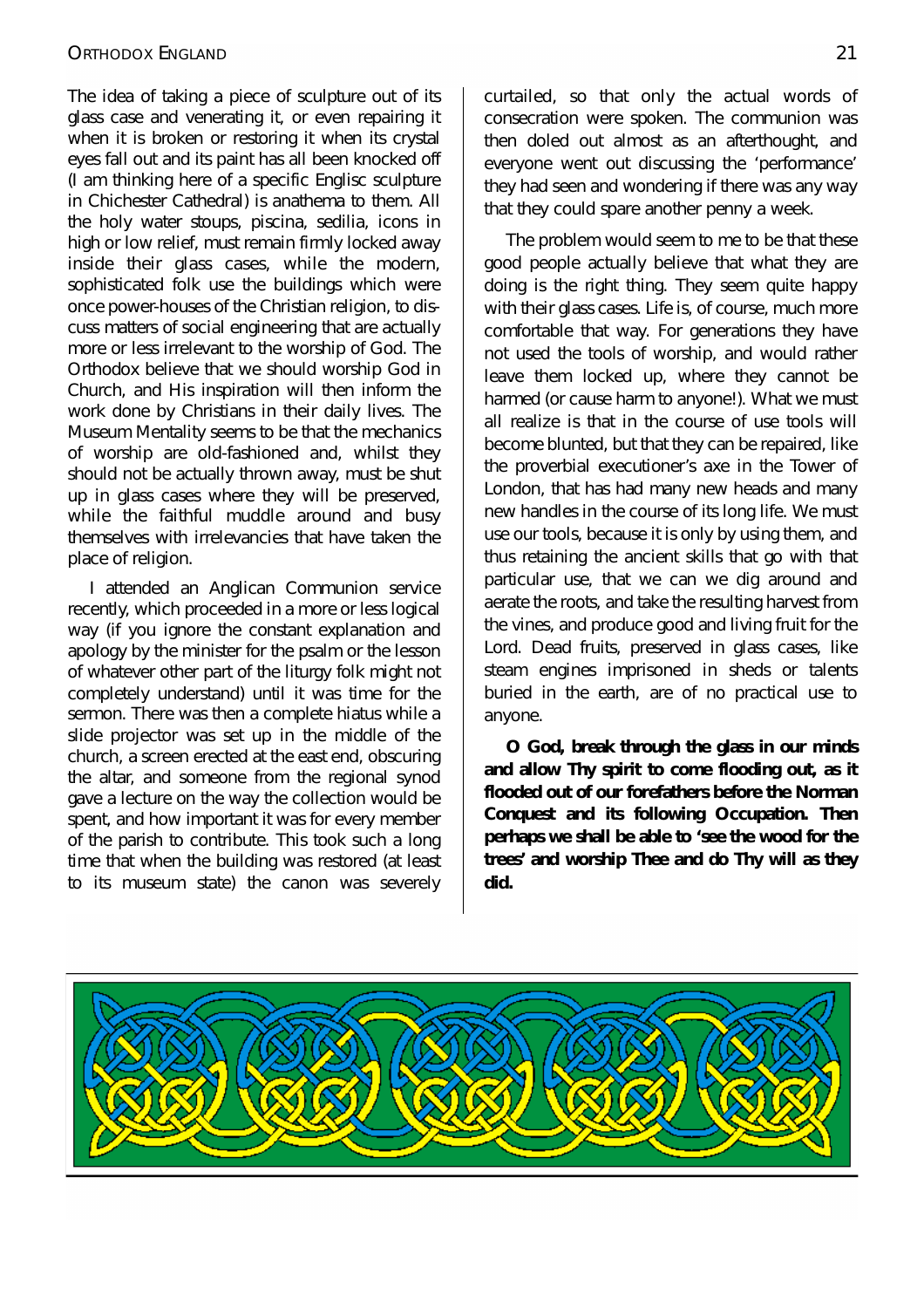

**STATE and CHURCH asone. Left: The statue of King Al fred the Great at the top of the High Street at Winchester, the ancient capital city of Wessex . Right: T he church of Al l Saintsat Brixworth, Northamptonshi re, bui lt in Saxon times, which containsa rel ic of St Boniface of Crediton.**

A right-believing King and an Orthodox Church - how wonderful if these two again could be united and could rule us once more as they did before the Norman Conquest. We need to change the spirit of our nation, and joining the GUILD OF ST EADMUND [Dalig Eabmunder Geribar] is one small way in which you can bring that happy event closer. Discover just how much is still extant of our once great civilization. Learn about our many holy saints, who not only laid the foundations of it, but went out to convert their unlettered pagan cousins who still lived in the Netherlands, Germany and Austria. Learn the beatiful language that they spoke, and read in it the Gospels that were translated into *our* native tongue before anyone else in Europe heard them in their own language.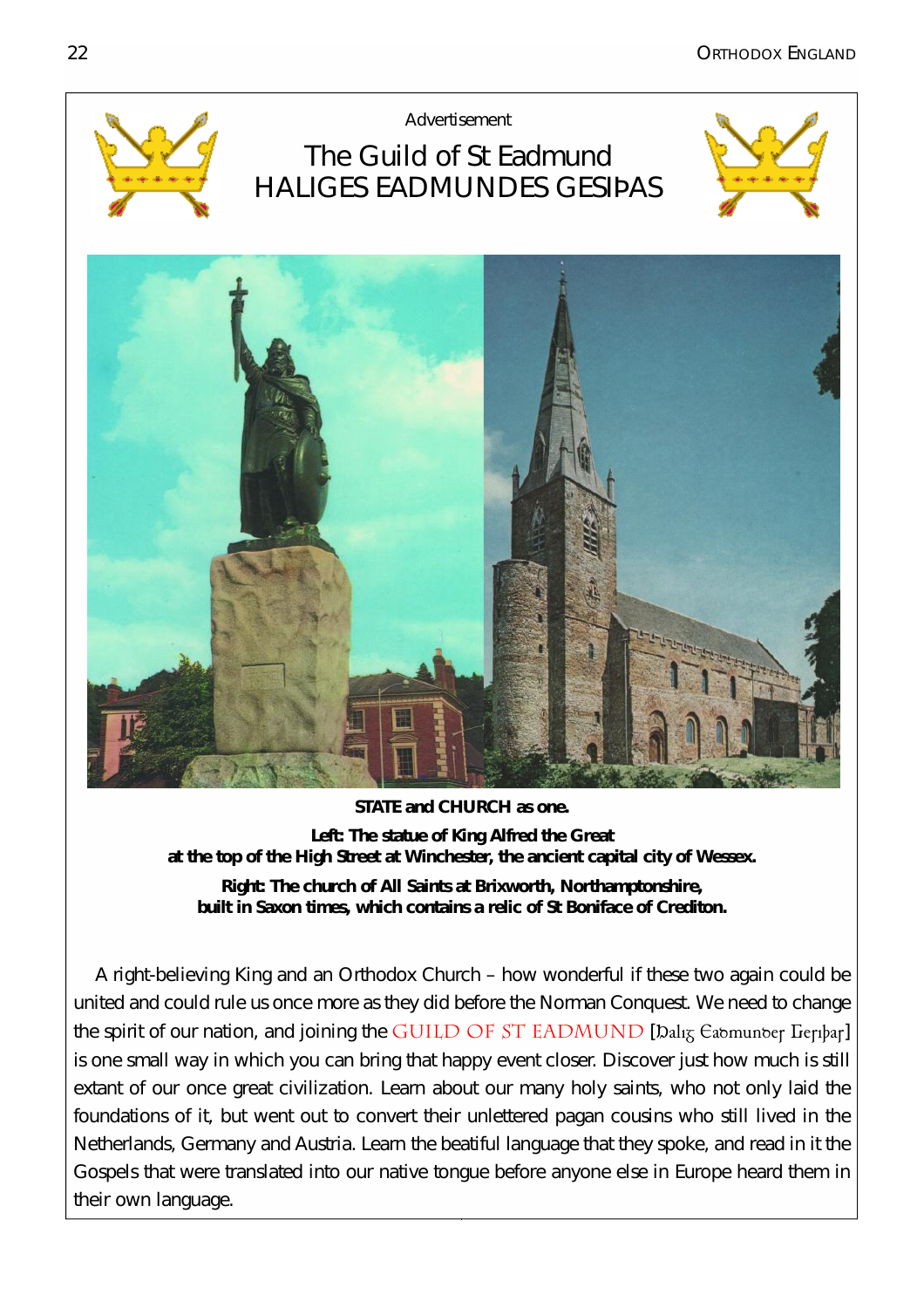#### **Advertisement**

This magazine, Orthodox England, since its inception, has been publicising in different ways the concept of the DeNormanization of England. This is something that Eadmund Dunstall also tried to do in 1966, the 900th anniversary of the Battle of Sandlake (Hastings), when he went onto the High Street of Tenterden (then his home town) with a petition against these celebrations, which he considered mindless and unedifying. He collected over 200 signatures and the petition was later duly presented at Hastings Town Hall. Needless to say it did not achieve its desired result but it did make a sufficient stir to cause the foundation of a Fellowship, called ba Engliscan Gesipas to promote the study and love of Anglo-Saxon things, with the ultimate object of educating the folk of this country so that when the 1000th anniversary came round they would do the whole thing differently.

Unfortunately, after having run perfectly satisfactorily for 30 years, in the 1990s a small group of politically motivated folk decided to cause trouble, and derailed the Fellowship from its course, creating a simulacrum of it, which would nevertheless be incapable of achieving the objects its founder desired. It was then formed into a Limited Company. Quite apart from the fact that the Englisc did not have even the concept of a Limited Company - something formed much later to absolve industrialists of their responsibilities - a Company of that sort is formed principally to make money, and the Fellowship was supposed to be something completely different However at the time that it was founded, Eadmund was still naïve enough to believe that if one taught people about the wonders of Englisc culture and its achievements, they would automatically be moved to imitate them.

After several years of attempting to persuade the committee to re-adopt his original ideas, he has now been forced by their intransigence to resign from the Fellowship that he singlehandedly formed, and to found another one. which he hopes will succeed in the areas where the first has so tragically failed. The new Fellowship is called:

### THE GUILD OF ST EADMUND

# Haliges Eadmundes Gesiþas

The objects are:

- To bring together all Christians with a common interest in the manifold aspects of the Englisc [Old English or Anglo-Saxon] period, its language, culture and traditions, thus to create a common fund of information and enthusiasm and to breathe new life into our native language, literature and art.
- To encourage devotion to local saints, and the celebration of local anniversaries .
- To promote a wider interest in, knowledge of, and affection for, all aspects of the Englisc [Old English or Anglo-Saxon] culture and tradition.

As you will find, the emphasis of this new Guild is the same as that of the original Fellowship, concentrating on the positive rather than the negative. We look to the many things that have been left to us by our forefathers, rather than to the great Battle that ended the England that was the most civilized place then existing outside Constantinople and plunged our people into a state of slavery, from the effects of which we are still suffering. Our kings from the 7th to the 11th centuries were literate (the general standard of art and literature was way above that of the rest of Europe) and most of our rulers, among them King Alfred the Great, were loved. Fragments of their churches and carvings still surround us if you know where to look (and we do!), and there are over 300 native saints, whose names have often been mistranslated and many of whom have been neglected for years.

If you are sufficiently interested in these matters to pursue them further, then please log on to our websi te at

https://sites.google.com/site/guildofsteadmund where you will find more about the Guild, or print off the application form on the following page and return it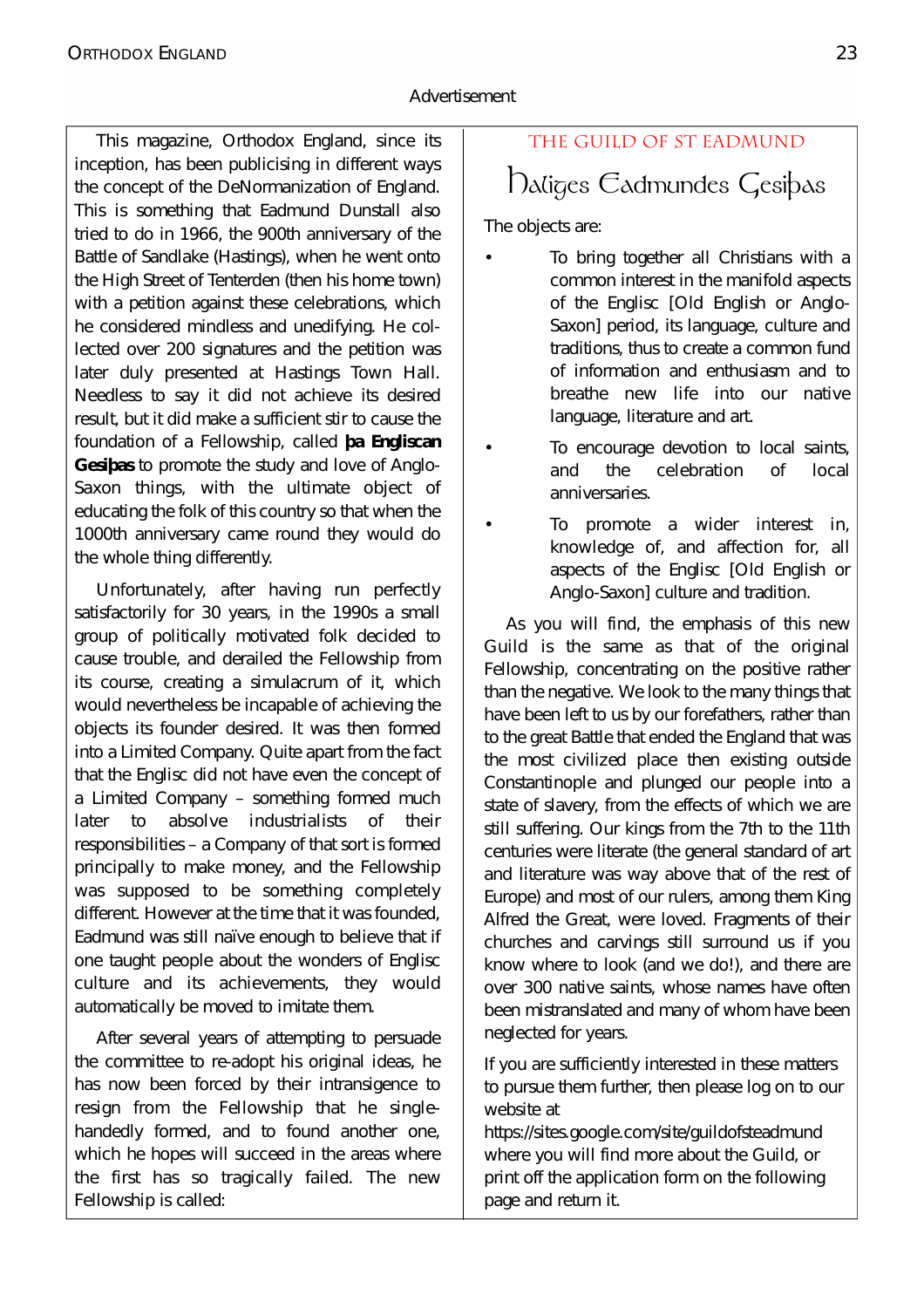Advertisement

# Daliges Cadmundes Gesipas

# (THE GUILD OF ST EADMUND) APPLICATION FOR MEMBERSHIP OF THE GUILD

| Christian Name*                                                                                                                                                                                                                                                              |
|------------------------------------------------------------------------------------------------------------------------------------------------------------------------------------------------------------------------------------------------------------------------------|
| Surname                                                                                                                                                                                                                                                                      |
| Postal Address                                                                                                                                                                                                                                                               |
|                                                                                                                                                                                                                                                                              |
|                                                                                                                                                                                                                                                                              |
| Postcode                                                                                                                                                                                                                                                                     |
| Telephone number                                                                                                                                                                                                                                                             |
| Email                                                                                                                                                                                                                                                                        |
|                                                                                                                                                                                                                                                                              |
| * I am a practising Christian over 18 years of age. I understand that for administrative convenience my<br>name and address may be kept on a computer database. This database will only contain names and<br>addresses, and will not be disclosed to any other organization. |
| I enclose a cheque for £10 made out to THE GUILD OF ST EADMUND                                                                                                                                                                                                               |
| I am over 60 and enclose a cheque for £8 made out to THE GUILD OF ST EADMUND                                                                                                                                                                                                 |
| Please tick the box that is appropriate.                                                                                                                                                                                                                                     |
| If you wish, additional members of your family living at your address may also be counted as members.<br>Please add their names below (and you are welcome to continue on the back if there is not room).                                                                    |
|                                                                                                                                                                                                                                                                              |
| Sumame                                                                                                                                                                                                                                                                       |
|                                                                                                                                                                                                                                                                              |
|                                                                                                                                                                                                                                                                              |
|                                                                                                                                                                                                                                                                              |
| Surname                                                                                                                                                                                                                                                                      |
| Please send this form to:                                                                                                                                                                                                                                                    |
| Eadmund Dunstall, Gerefa Haliges Eadmundes gesiba,                                                                                                                                                                                                                           |
| 28 Quested Road, Cheriton, Folkestone, Kent CT19 4BY                                                                                                                                                                                                                         |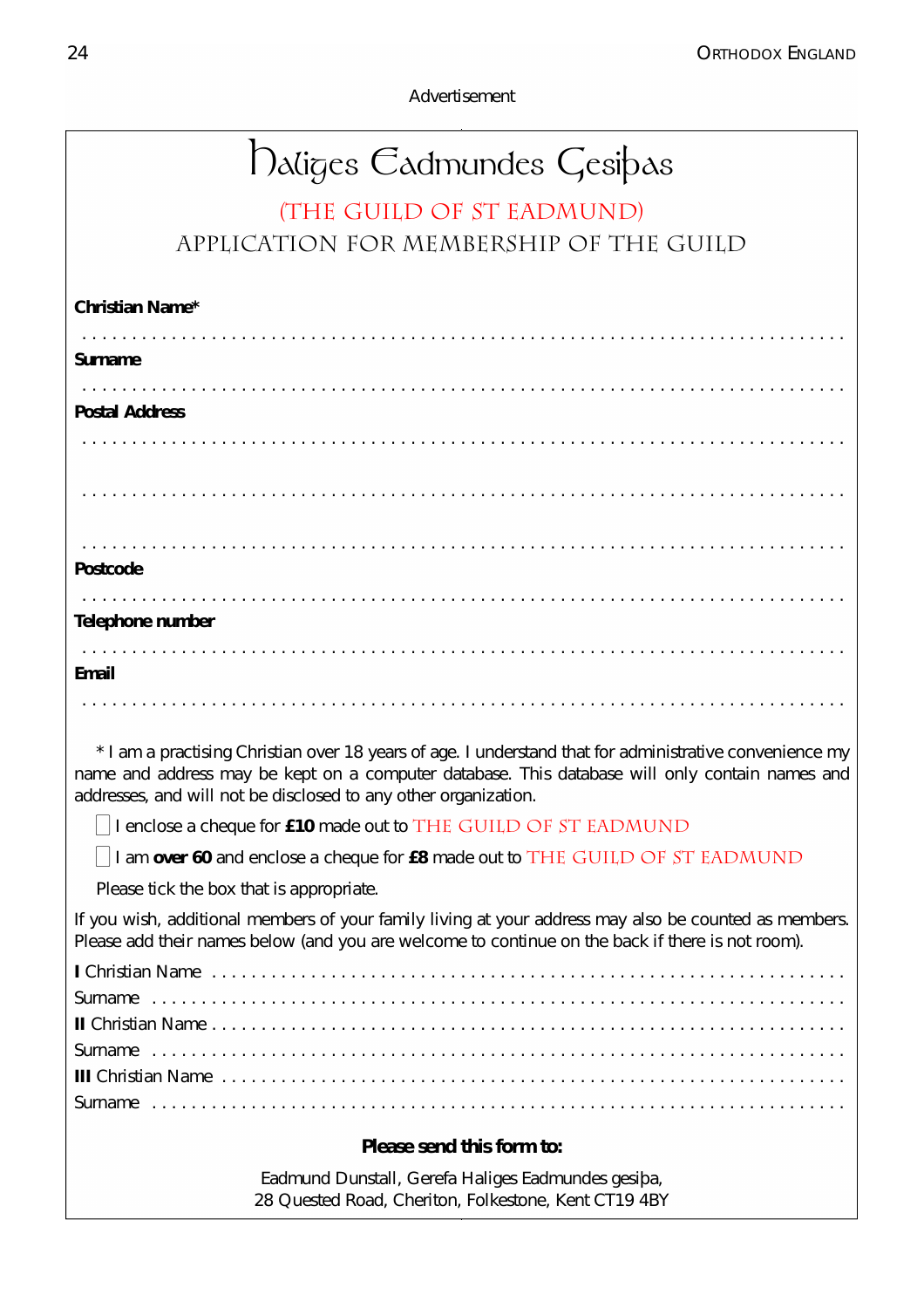# From the Righteous: CHRIST THE GOLDEN BLOSSOM

A Surviving Extract from the Blickling Homilies, written at latest in the tenth century, by an unknown homilist.



**Dearest People**,

We have often heard tell of the noble coming of our Lord, how He Himself in this world undertook to intercede for us, as the Patriarchs had announced and made known, the Prophets foretold and extolled and the Psalmists sang and proclaimed that He would come from the throne of His kingdom of glory here into this world and would possess for Himself all these kingdoms as his own.

All this was ful filled after the heavens had opened, the Power on high came down to this earth and the Holy Spirit dwelled in the noble womb, the best womb and the choice treasury, in which holy womb he abode nine months. Then the Queen of all virgins gave birth to the true Creator and Comforter of all people, the Saviour of all the world, the Preserver of all spirits, and the Helper of all souls, when the Golden-blossom came into this world, taking a human body from the most pure Virgin St Mary.

Through this giving birth we were saved, through this birth we were redeemed, through this union we were freed from tribute to the devil and

through this coming we were honoured, enriched and endowed. And afterwards the Lord Christ dwelled here in the world with men, showing them many miracles which He worked in front of them and he kindly healed them and taught them mercy.

Their hearts were stony and blind so that they could not understand what they heard here. Nor were they able to understand what they saw here, but Almighty God took away the hurtful covering from their hearts and made them bright with enlightened understanding, so that they might understand and know Him, Who had come down into this world for their salvation, help and refuge.

Afterwards He opened for them the ears of mercy, stirred them up to faith, showed forth His mercy and made known His kinship with them. Before, we had been orphans, because we had been bereft of the heavenly kingdom and were put out of the first (paradise)...

**Christ l ives and reigns with al l holy souls ,** always, without end, unto the ages of ages. Amen.